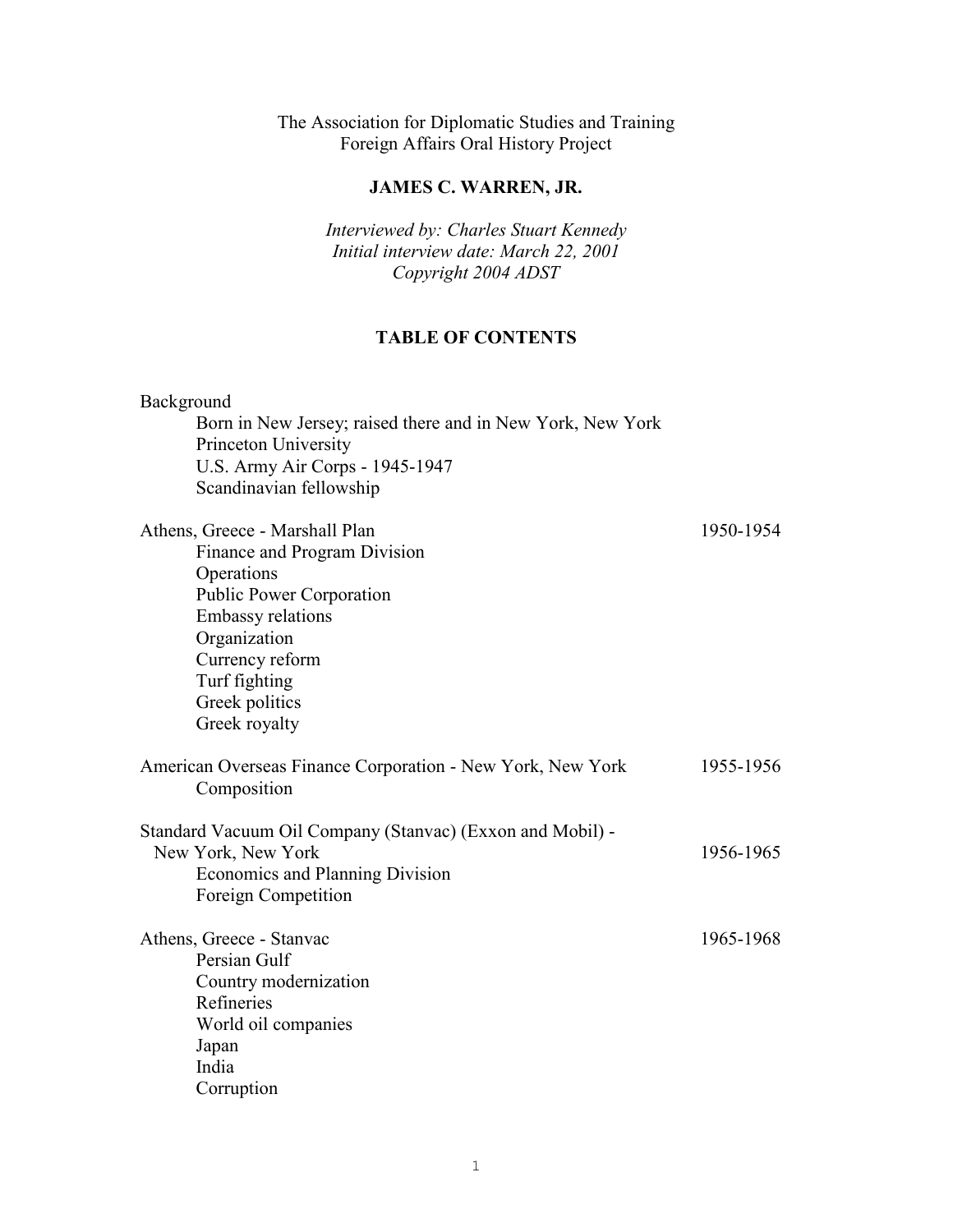Athens, Greece - Esso-Papas - General Manager 1968-1974 Composition Refinery Junta "colonels" Tom Papas Greek shipowners NATO

Lewiston, Maine - Bates College 1974-1982 Assistant to the president

Comments on Athens period Embassy relations Schools

#### **INTERVIEW**

*Q: Today is March 22, 2001. This is an interview with James C. Warren Jr. This is being done on behalf of the Association for Diplomatic Studies and Training and I'm Charles Stuart Kennedy. You go by Jim. Let's start at the beginning. When and where were you born? Tell me a little about your family.*

WARREN: I was born in Morristown, New Jersey, in 1927 and grew up in Morristown. At about age 10 or 11, we moved into New York City. I went to school in New York for several years before going off to New England to Westminister School, which was followed by Princeton and then the U.S. Army Air Corps, and then back to Princeton.

*Q: Tell me something about the background of your father.*

WARREN: My father was an investment banker on Wall Street.

*Q: Where had he gone to college?*

WARREN: He had gone to Amherst, as did his father.

*Q: Where did they come from, the Warrens?*

WARREN: The Warrens were mostly from Maine. The original James Warren arrived in Maine in 1651 on a boat called the Pied Cow. He was an indentured servant, a Scot who had been captured by Cromwell's soldiers in the Battle of Dunbar. He was sold off to a merchant in London who resold him to a merchant in Boston. He had seven years to work off that lien.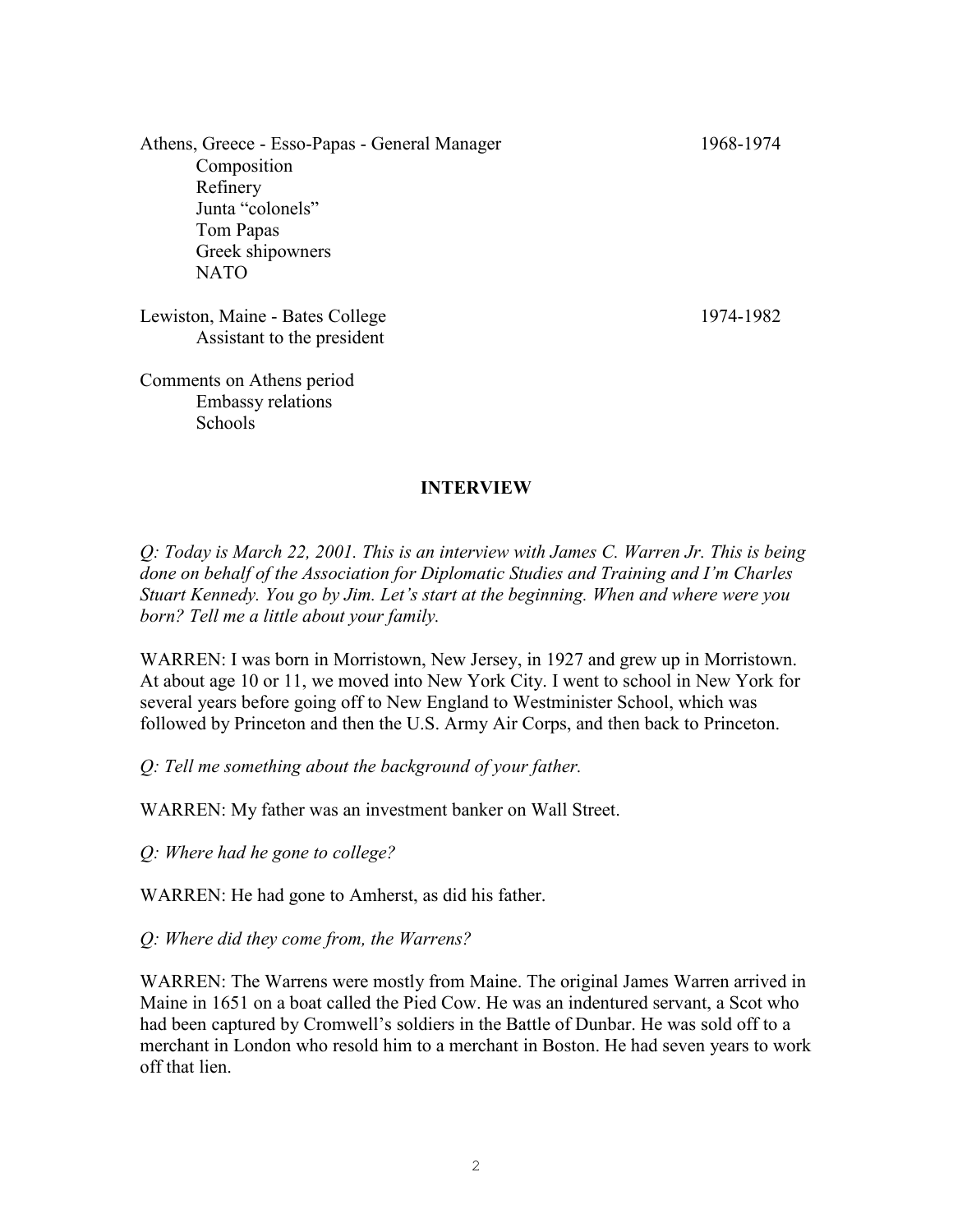*Q: So your family came through that. Was investment banking part of the business of your grandfather?* 

WARREN: No, he was head of the Romance Languages Department at Yale. He started his career at Johns Hopkins in Baltimore.

*Q: How about the background and education of your mother?*

WARREN: My mother's family were Bucks County, Philadelphia Quakers.

# *Q: What was their name?*

WARREN: Jenks. She, however, did not follow in her father's conservative tradition. She became a sculptress.

# *Q: Was she self-taught.*

WARREN: Yes, one of the most educated persons I have ever known in my life, but she never got beyond formal high school level.

*Q: This was common. People did have to teach themselves, particularly women, who were not given quite the same opportunities.* 

# *In 1927, as a child of an investment banker, it wasn't the greatest time.*

WARREN: The Stock Market crash passed me by, but the Depression was very real. I considered myself a product of those more than 10 years of being exceedingly careful with one's very limited funds. It was hard scrabble. I don't pretend that we ever missed a meal, but it was very close to the vest. I can recall my father sharpening his razor blades on the inside of a water glass and things like that.

# *Q: Did he continue in investment banking?*

WARREN: He did.

# *Q: Where did you start school?*

WARREN: It was in Morristown. You will be amused at the story. My mother and her generation of mothers in that area looked around at the available schools and recoiled in horror and said, "We'd better start our own school" and they did. It was called Mount Kemble School. It was a progressive school. It was tiny, but very livewire. It was run by crackerjack educators whom they had recruited. When my grandfather moved out of his old house at the top of Mount Kemble, there was a house vacant, and a huge one. My mother and her fellow mothers instantly moved in and established a school there and there it flourished for most of those years of the Depression, eventually becoming so successful that they had to seek larger quarters, which they did in Bernardeville and then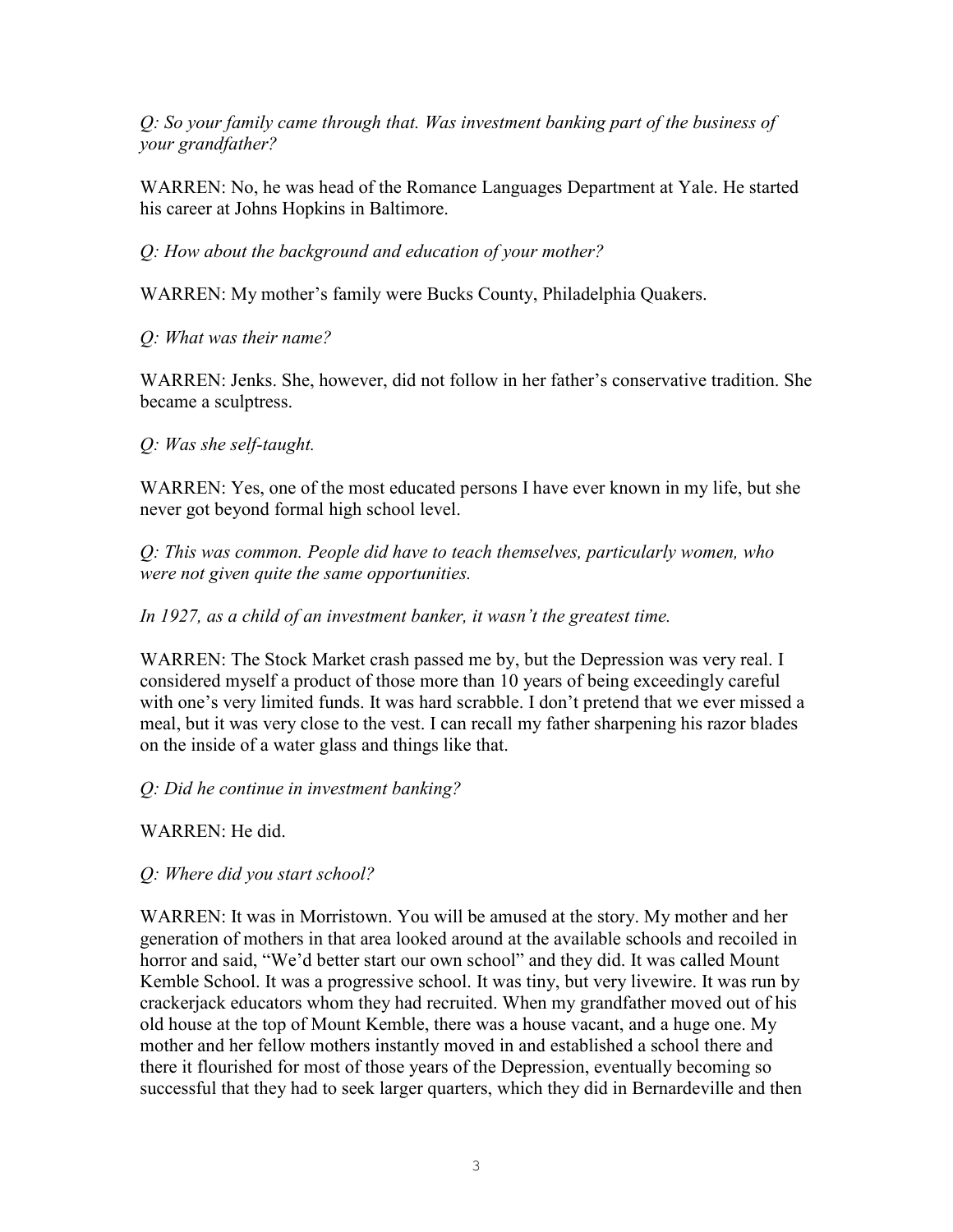in Far Hills. By the time they got from Morristown to Bernardeville to Far Hills, the school fell into the hands of the fox hunting crowd and the character of the school changed. It is today known as Far Hills Country Day.

# *Q: What sort of sculpting did your mother do?*

WARREN: She worked in wood, in stone, in clay cast into bronze. Later on in her life, she found that really too strenuous and she became a weaver, but all her life she was a dedicated artist. Some of her pieces ended up in the Thomas Watson/ IBM collection and the Philadelphia Museum of Art, at the World's Fair, the Whitney Museum in New York.

## *Q: Was it representational?*

WARREN: They were not Henry Moore type things. They were much more distillations of something. Some of them were formal portraits, formal busts, brilliant jobs. Some were animals. Some were dancers. But in all of them you could see a kind of reduction down to the essence. She was good.

*Q: From your perspective, in the 1930s, what was a progressive school run by mothers like?*

WARREN: "Auntie Mame." If you remember that book, you know all about my grammar school. Strong on finger paints. Strong on dyeing loincloths in sumac and doing Montezuma plays. It was a spirited outfit.

*Q: Besides doing that, I got into something where we ground acorns to eat. They were awful.* 

WARREN: We came very close.

*Q: How about the basics? Were you getting a pretty solid course?* 

WARREN: Certainly we were readers, no question. We were readers and singers and dancers. I think the math was okay, but I don't recall any special qualities there. But we came away with curiosity. It wasn't bad.

*Q: When you moved to New York, how old were you?* WARREN: That was about 1938 or '39, so I was roughly 11 years old.

# *Q: Where did you go to school in New York?*

WARREN: Friends Seminary, a fine, old-fashioned Quaker school but not because we... were Quakers. Although born into a Quaker family, we never possessed any particular religiosity. The Quakers make bloody good educators and they ran a very good school. It was one of my memorable experiences.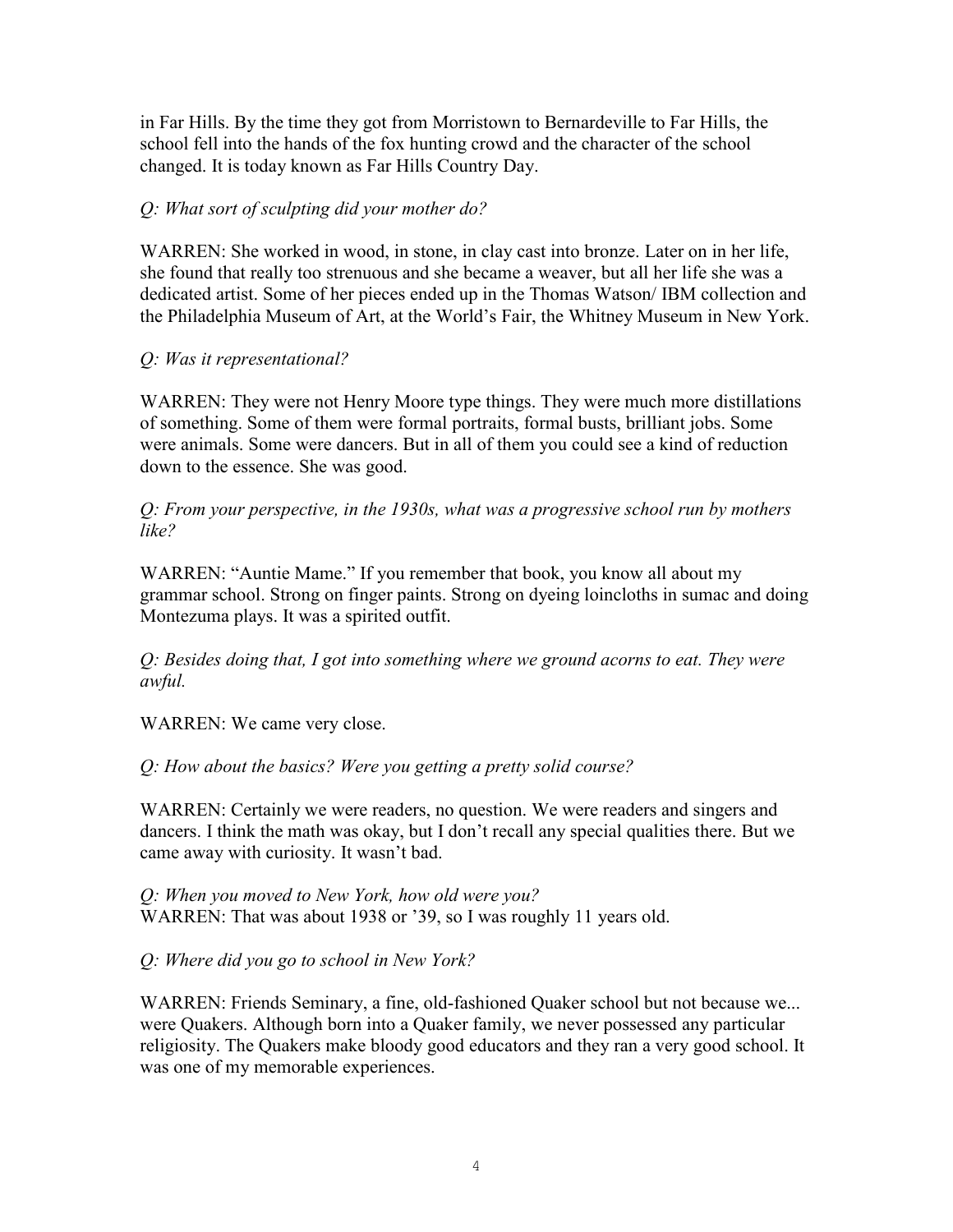## *Q: Do you recall any of the subjects that particularly interested you?*

WARREN: Chemistry and what they called then social studies, meaning contemporary politics. French was good, strong. Latin was also strong.

*Q: You went there from about '38 to when?*

WARREN: Until '41.

*Q: Europe was beginning to heat up. You were pretty young, but did the events in Europe intrude while you were at school?* 

WARREN: Most profoundly. The coming war in Europe was very profoundly etched into our consciousness. Granted, we were very young, but we were collecting and putting into notebooks and bringing into class the cartoons of the family British cartoonist Edward Low and things like that. The imminence of war in Europe was very real to us.

*Q: Going to a Quaker school, were you getting a spin on that about war?*

WARREN: No. The fact that it was run by Quakers in no way impinged on the quality of education, which was neutral. There was no spin.

*Q: Going back to growing up both in Morristown and in New York, what was your family politically? Was Roosevelt that horrible man in the White House? Kids felt it. They grew up on one side or the other.* 

WARREN: I grew up on both sides.

# *Q: I take it your mother was for Roosevelt and your father…*

WARREN: My father would have said, "Son, never vote for the party. Look at me. I always vote for the man. Coolidge, Hoover, Landon, Knox, Dewey…" He was not an ideological. He was Republican more by a pragmatic test of Roosevelt, whom he regarded as rather a demagogue. He likened him to Pericles as being strong on public works. On the other hand, my mother's parents were of the school which said, "Let's go down to the Trans Lux and hiss Roosevelt."

#### *Q: Was your mother?*

WARREN: My mother was practically in that far left wing of the Roosevelt coalition that was then part of the scene.

*Q: By 1941, you went to Westminister School?*

WARREN: Yes.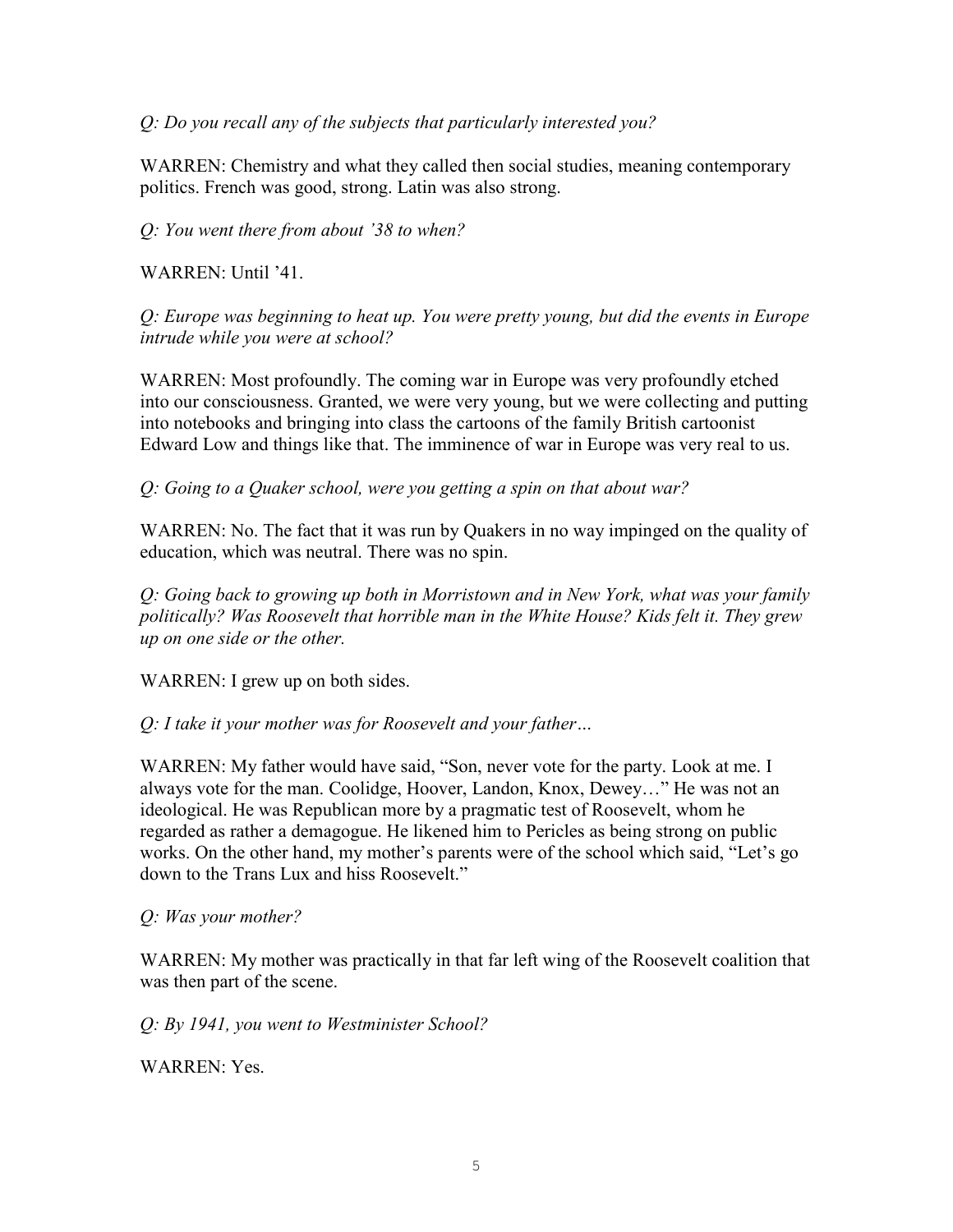## *Q: Where was this?*

WARREN: In Simsbury, Connecticut, on the banks of the Housatonic River, otherwise known as the Yale watershed.

*Q: I was farther up. I went to Kent for four years.*

WARREN: Oh, we used to play you in hockey.

*Q: Oh, yes. What was Westminster like? Was it a church school?* 

WARREN: No, it was Episcopalian. But as in the case of Friends Seminary in New York, it was not a religious school. They encouraged you to be confirmed. I almost went along that route and decided not. The student body was a quite reasonable mixture of WASP, Catholic, Jew… Everybody knew that it was an Episcopalian school, but no one felt pressured by it.

*Q: How was the education?*

WARREN: Good. Crackerjack.

## *Q: What courses or teachers particularly engaged you?*

WARREN: My teacher in English, in French. The history was a bit fussy. Physics and chemistry were terrific. The life at the school was all-enveloping. That was one's life. It was great. The sports, the newspaper, the school play, the whole works were very involving.

*Q: You graduated from there in '45. The war was very much in your mind. Were you and your colleagues following the war?* 

WARREN: Indeed we were. There was every day just before lunch an assembly. At that assembly, each of the kids would be called upon to report on an aspect of the war to which he had been assigned. My specific assignment was the South West Pacific. MacArthur struggling up from Australia to Port Moresby and Buna and Rabaul and through the Celebes in the direction of the Philippines. Probably once a month, it would be my turn to report for five to seven minutes on what was going on in that sector of the globe.

*Q: I'm a year younger than you. World War II may have been a very deadly affair for millions of people, but for me, it was the greatest geography lesson you could imagine.* 

WARREN: Absolutely. It made map readers of all of us.

It really came home to roost was in the spring of '45. It was reported that one of our best football players who had graduated a year or two ahead of me and had entered the Marine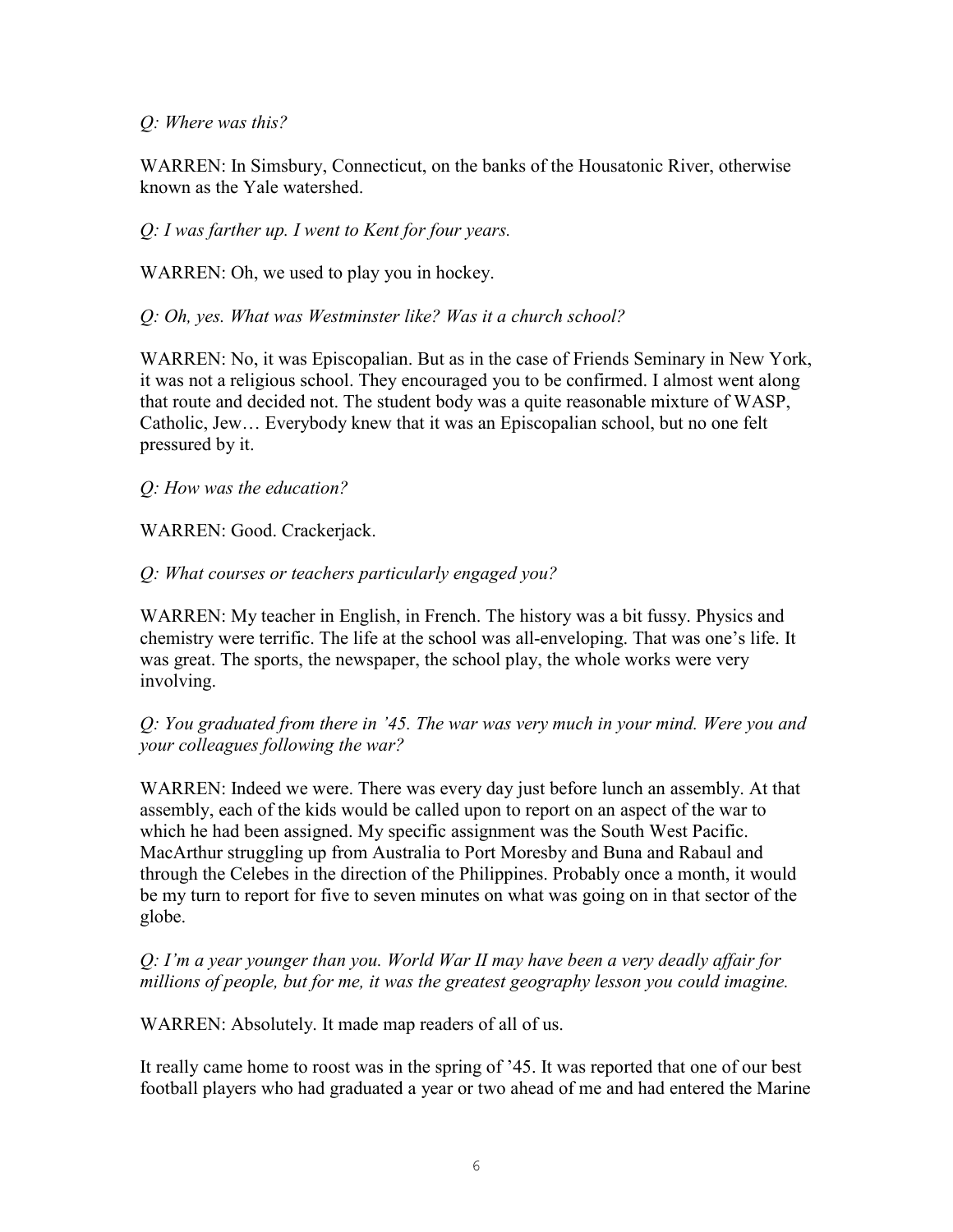Corps, had been killed on Iwo Jima. I remember that very well. That really came home. He was a known element in the campus life.

*Q: Was there an equivalent to a major or a concentration?*

WARREN: No.

*Q: You had two things: college eventually and the military. How did that work out?* 

WARREN: In those days, colleges were working around the clock on an accelerated program. I graduated from school in the first week of June of 1945. Two weeks later, I was in Princeton as a fully matriculated freshman. It's as though I had a two week vacation and that was it. We were right on the treadmill.

# *Q: Why Princeton?*

WARREN: Because all my classmates were going to Yale. There was no more reasoning than that.

*Q: I'll go along with that. I can understand.* 

WARREN: I said, "I've had enough."

*Q: Let's talk about Princeton in 1945. You started in June. The war was still going on.* 

WARREN: Yes. VE Day had taken place in early May of '45. That was a month before I got t here. But VJ Day was ahead of us.

*Q: And we were looking forward to a very bloody couple of years with Japan.*

WARREN: It was very severe. Everybody had that sense of dread based on the experience in the islands. One had learned from the cultural anthropologists since then that the Japanese would never have committed national suicide, but if one were a general commanding troops who had gone into Kwajalein or Tarawa or Iwo Jima or Okinawa, one's entire experience would have declared itself in favor of the opposite.

*Q: What was the student body like at that time?*

WARREN: I tend to joke about it referring to Princeton in those century, half a century ago, as the University of Virginia of the North. There was an element there which reflected that. There were gentlemen students from the south who were narrow in intellect and not too bright and who were there to get gentlemen Cs and get out and go back to North Carolina. There was that element. Happily, I had some very good professors. They kind of wound me up. I had a pretty good time.

*Q: Your time at Princeton was split. How long did you go before you went into the Air Force?*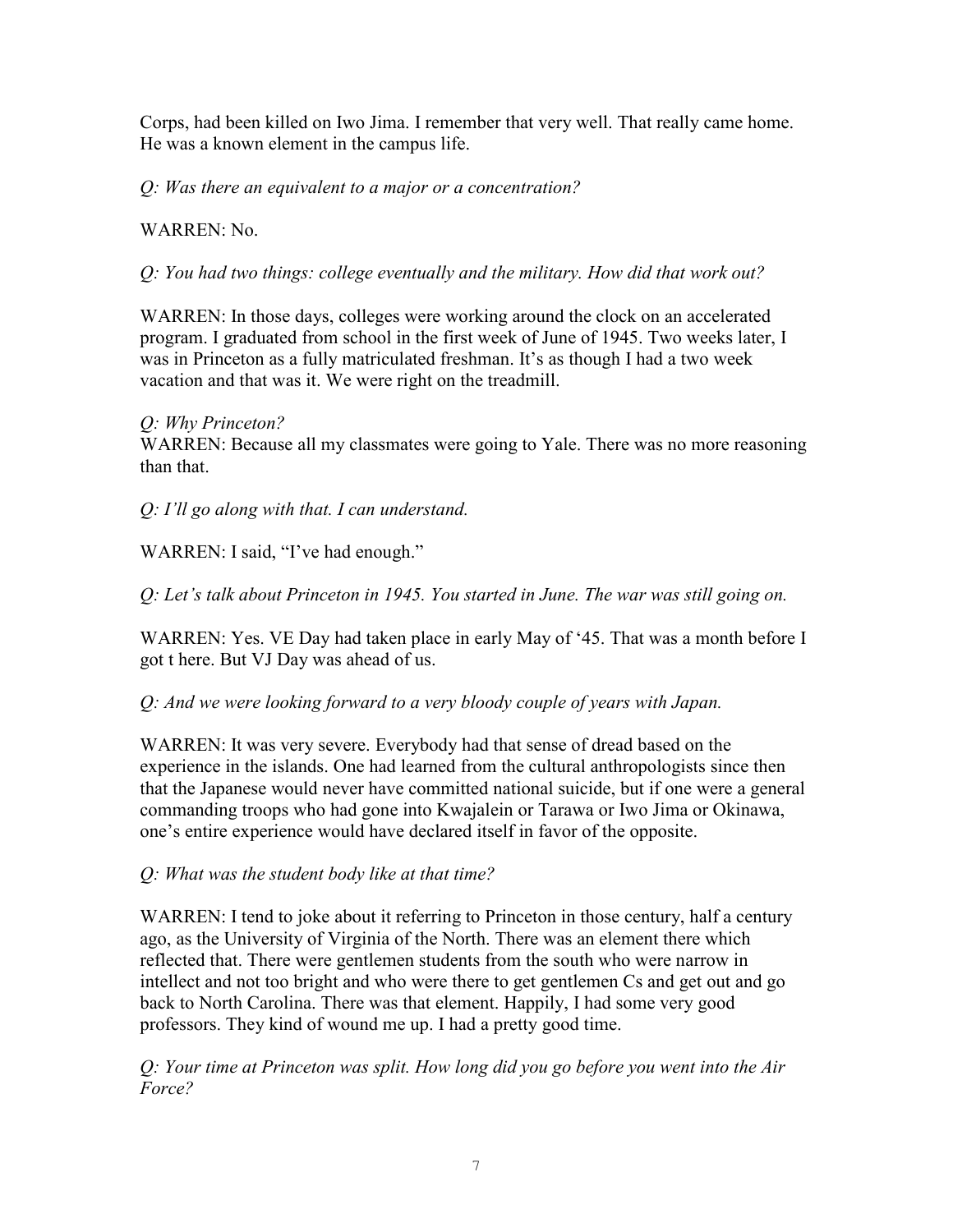WARREN: I was in the Air Corps the succeeding winter. The war was technically over. The draft was still on. I was drafted and then assigned from Fort Dix to the Air Corps in Amarillo, Texas.

# *Q: Did the Princeton eating clubs come later on?*

WARREN: Yes. The first two years, you're in the eating halls. Then the admission to the clubs comes at the end of your sophomore year for eligibility for the succeeding two years.

## *Q: The gentlemen from the South came and made up one contingent. How about the Northerners? Were they a separate group?*

WARREN: They were indeed. Happily, they were there. That was a good thing. I might mention that when I was in the U.S. Army Air Corps, there we were in Amarillo, and later on in San Antonio, there were four of us who became kind of like the Four Musketeers - Al Balliett, who had been at Dartmouth; Bob Bambera, who had been at NYU; Whitney Ballayette, who had been at Cornell. There we were, all together in San Antonio in the Air Corps. We were New Yorkers. We were Broadway, Damon Runyon New Yorkers. One guy who was a New Yorker and a member of my class although, I never knew him, never even knew the name – Paul Volker.

### *Q: A very famous economist.*

WARREN: Indeed. He did one hell of a job as chairman of the Fed 20 years ago. A revolutionary job.

#### *Q: In your first year or so, were you moving towards majoring in anything?*

WARREN: My first year was really fooling around, sampling this and that, drinking a lot of beer, playing a lot of jazz records. I was at the smorgasbord table. I was very interested in the newspaper. I wasn't in all honesty paying much attention to my studies, so it was a bloody good thing that I got drafted.

#### *Q: You were in the Air Force from when to when?*

WARREN: It was the winter of '45 turning '46 to the late spring of '47.

#### *Q: What were you doing?*

WARREN: We were put into basic training in Amarillo, a place God forgot, a dreadful place. Then from Amarillo, we were shipped south to San Antonio, where there was a school whose task it was to drill into us the techniques of personnel classification. The Air Corps in those days had all kinds of technical specialities – radar, GLS, ILS, control tower operations, etc. We were being trained to apply the discipline that required that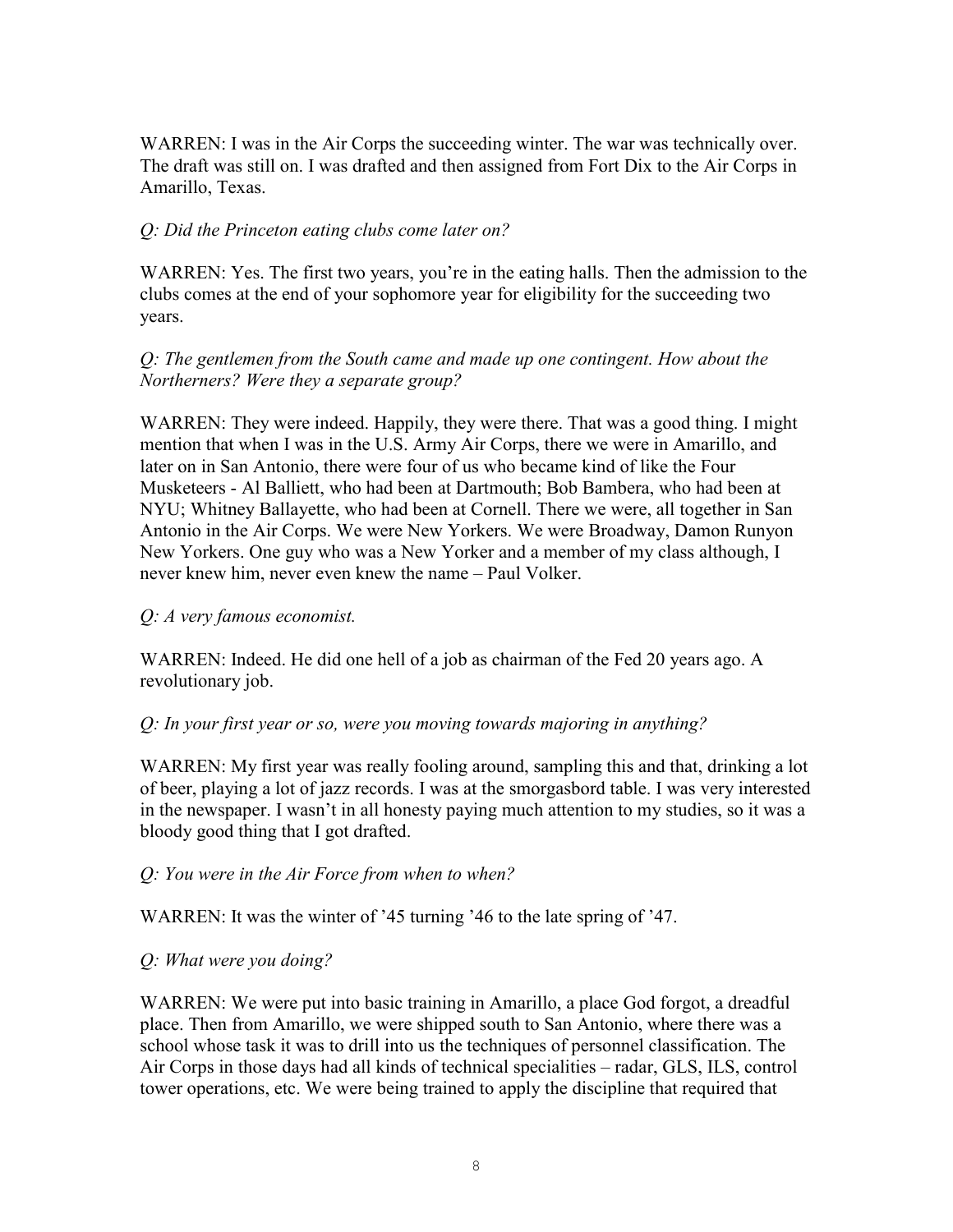people subjected to this training should not end up doing something else, but they should indeed be assigned into that MOS [Military Occupational Specialty] so that that training was not wasted. So, we were being trained as classification specialists in the school just outside San Antonio.

## *Q: Did you spend your time in San Antonio?*

WARREN: We completed the school with a gang of perhaps 25 men, of whom there were these four New Yorkers. The commandant of the school spotted us and said, "I want you to join my instruction team," so there we were, we had just graduated and all of a sudden we became instructors. We lived through two or three semesters. Then we began to get itchy. We wanted to get over to Wiesbaden, which was the Air Corps headquarters in Europe. We tried to arrange that. The commandant when he received our request was so offended that he was bound and determined to do anything possible to foul us up. So, he assigned one of us to Seattle, another to Boston, another to Goose Bay, Labrador, another to somewhere else. Then some orders came in to transfer the school from San Antonio to Keesler Field, so he left. While he was away, we ran around and found students who corresponded to each one of these places to which we had been assigned and there was some last minute switching. Lo and behold, somebody from Seattle found himself assigned to Seattle, etc. We were all on the train to Langley Field in Virginia.

## *Q: Did you continue to do the same work there?*

WARREN: The same thing in Langley, except that it was really an overseas replacement depot and we were just waiting for overseas assignments. On one side of the field were these nice brick barracks with grass all around them. On the other side of the field there were miserable little huts where you could see the stars through the roof and surrounded by mud. That's where we were. I was assigned by my three pals to go over to the other side of the field and do a little exploration. So, I walked into the place called Headquarters AACS [Airways and Air Communications Service]. I asked to see the commandant. No, I couldn't see the commandant. I was a private. I wanted to talk about overseas assignments. To whom should I talk. "Lieutenant So and So." So, I went in to see Lieutenant So and So. I said, "Sir, there are four of us, one from Cornell, one from Dartmouth, one from NYU, and I'm from Princeton. We'd like to talk to you about overseas assignments." He sprang out of his chair, put out his hand and almost saluted. "Harvard, 1943", he said. He wrote out orders that very day to have us transferred to his unit, so we did. From there, the whole unit was moved up to Gravelly Point, where I got some knowledge of Arlington Hall.

## *Q: This interview is taking place on what had been the military base called Arlington Hall, now the Foreign Service Institute.*

# *How long did you do that?*

WARREN: Until the late spring of that year. I was on a couple of assignments. One was up in Massachusetts. Another was in Pennsylvania. These were assignments to go and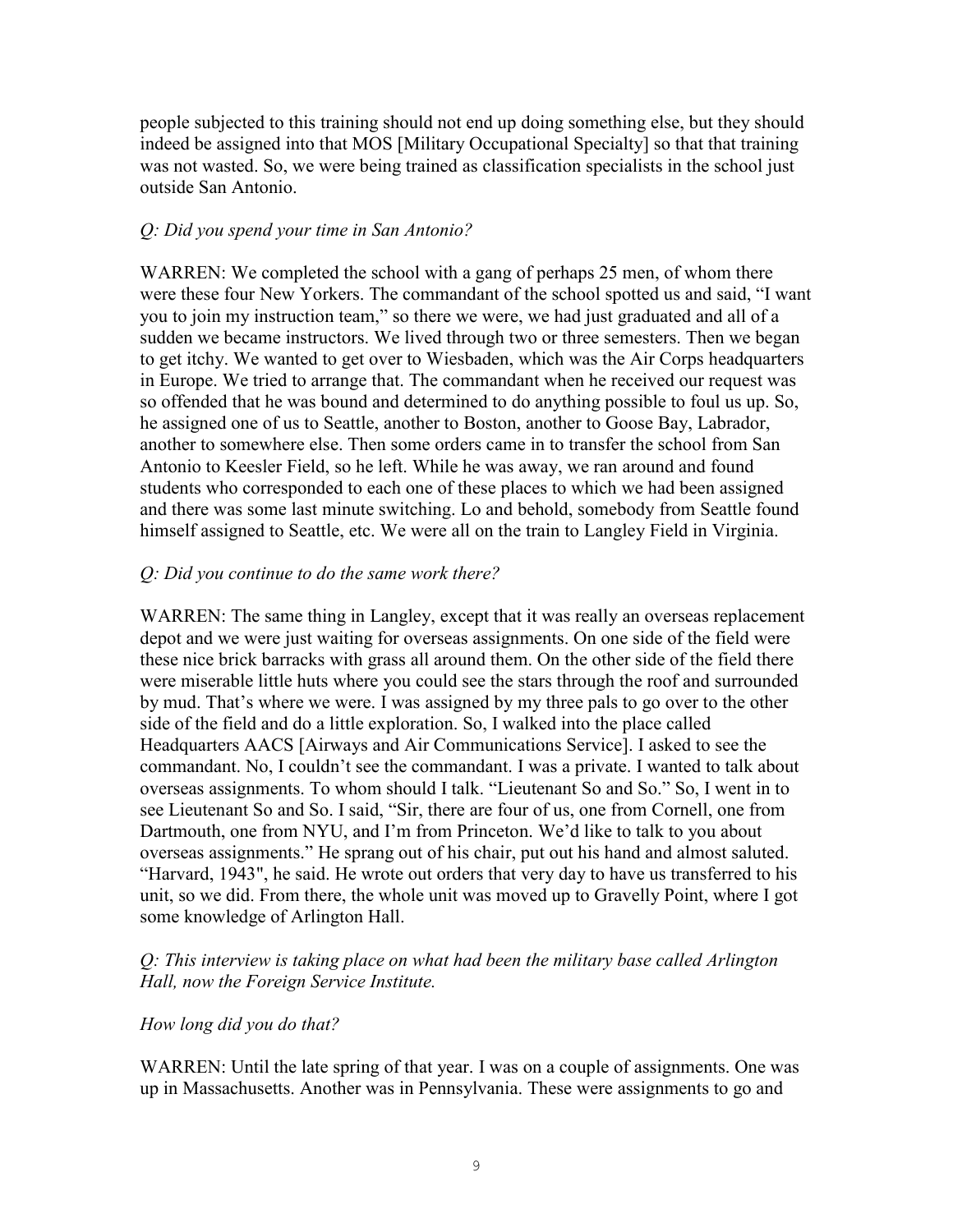straighten out some classification problems. Another was in the very top of Maine. It has a French name, Presque Isle. When I got to be a corporal, I guess they decided that I was too expensive to keep on the payroll any longer. I got my discharge at Bolling Field. By this time, I was totally out of phase with Princeton's schedules. So, I worked in an advertising agency in New York City in Rockefeller Center until September of that year, when I went back to school.

*Q: You started in September of '47?*

WARREN: Yes.

*Q: You graduated when?*

WARREN: In 1950, albeit a member of the class of '49. '49 was a very screwed up class. There were people like myself who came in and had matriculated and then were drafted and then came back; others who were drafted, did their service, and then matriculated; others who were just thrown into the class because the university had no place else to put them. It was a curious medley.

*Q: I went directly from prep school to Williams, the class of '50. At that point, I was not a veteran. But everyone said that the class of '50 and a little before it were extraordinary classes because so many people were really coming back from the war and were much more mature and had quite a different outlook. Did you find that?* 

WARREN: I can't say that I came back from the war. I came back from the Service.

*Q: But the people you were with.*

WARREN: The reason I put this in the first person is that I was a different person, no question. When I came back, I didn't fool around. I put my head down like a donkey and I worked.

*Q: How did you find the eating club system? When you're a little older, it's not quite the same thing.* 

WARREN: Today, I suppose it must have improved. I thought it was an offense back in those days. I was selected to become a member of something called Tower Club, which was a nice club; I enjoyed it. But I felt the system was very, very wrong. If one has a fraternity system in which 10-20% of the student body is brought into those fraternities, one is in the minority. In Princeton's case, the mathematics were reversed. 85% of the student body would be elected to clubs, leaving a 15% element out and that put intolerable pressure. It sets a tone for the rest of the campus.

*Q: I've interviewed some people who graduated from Princeton four or five years later. Some were from the class where before the selection of the clubs they announced that unless the clubs accepted every member of the class, however they wanted to do it, none*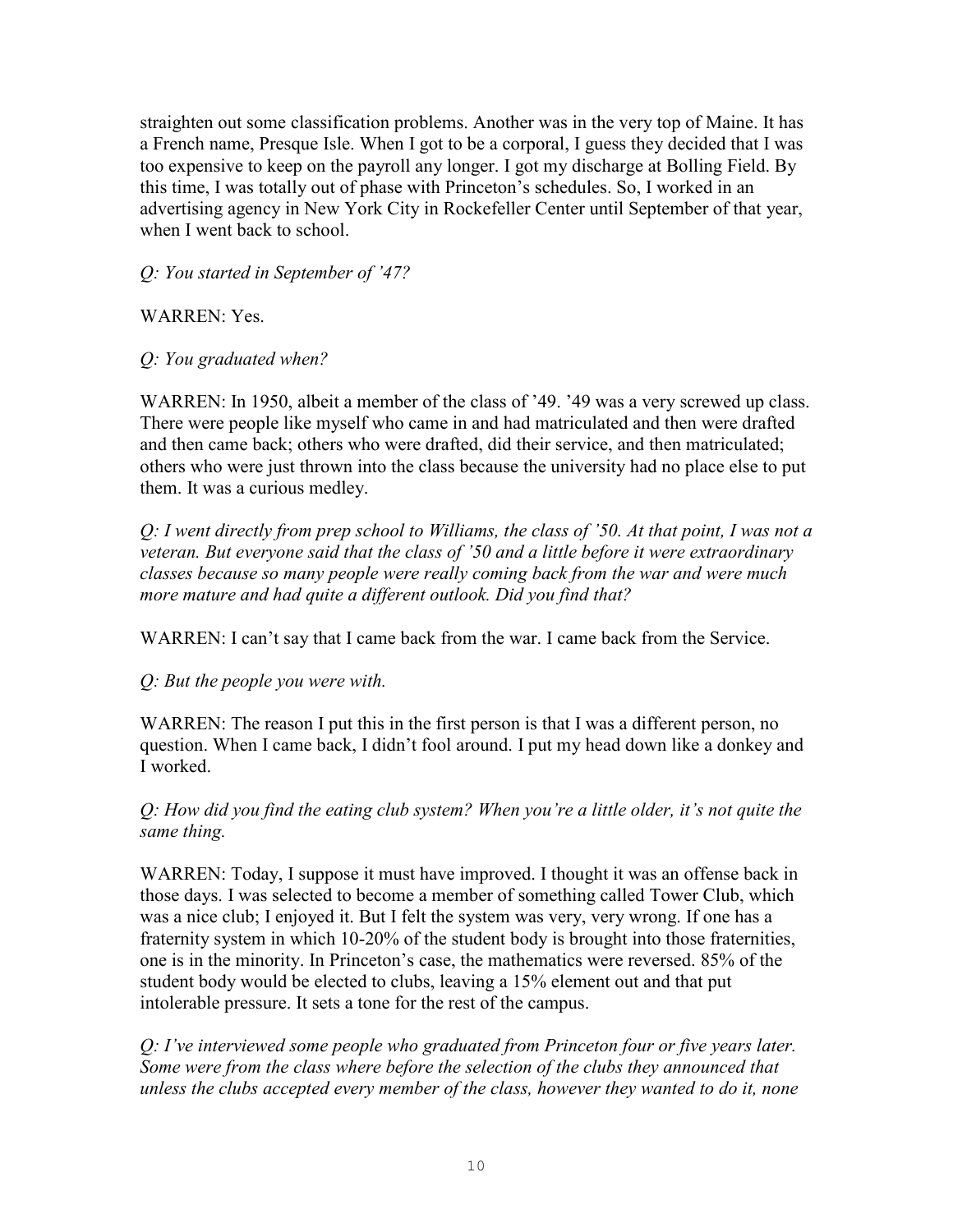### *of them would join. That broke the exclusivity.*

WARREN: The problem was one of extreme social pressure. I was on my club's committee to receive and look at the prospective members as they came in during that particular week, Bicker Week. It's like a bazaar. These kids coming in with their knees shaking and their palms sweaty I thought was a terrible social structure to have to work in. I don't object to fraternities that bring in 10-20% of the class. They can do what they want. But when your entire social structure, your eating system, your amenities that are available to you, are done that way… If I had been a university administrator, I would not have allowed it.

# *Q: Do you recall any subjects or professors that particularly interested you?*

WARREN: Let me get ahead of the game slightly and say that when I got to Greece, which was my first job after Princeton, I arrived with Greece in my mind as a cipher. I knew nothing about Greece. I had the typical schoolboy Pericles and that's all. Happily, however, I had two terrific handles to come to grips with these. These I obtained at Princeton. One of them was Russia under Cy Black. The other was the Ottoman Empire under Walter Livingston Wright and Lewis Thomas. With those two handles, I had ways of prying open the Greek secrets.

# *Q: Were you moving towards political science or a history major?*

WARREN: I got myself into the Woodrow Wilson School, the SPIA [School of Public and International Affairs] largely because I felt that there I would not have to be as narrowly concentrated as I would have to be had I elected history or political science or economics. At the Woodrow Wilson School, I could integrate all three of those disciplines on my own, which is what I did. It was a broad ranging program which you would label as international politics.

# *Q: Did the Cold War intrude at all in what you were doing, campus life?*

WARREN: Not in campus life. But in my mind, it was a kind of a basso continuo in the background always. Indeed, one of the things that the Woodrow Wilson School required one to do was to participate in a couple of seminars in lieu of junior independent work. One of those was in NATO, brand new. The other was on the Marshall Plan, brand new. So, that constituted a background element that was always present, a sense of the Cold War.

The Cold War was a definite part of the background. I was strongly schooled in Russian history, so I came at it with an historical perspective that was very powerful. On the other hand, I'm a little surprised these days, today, 2001, when I hear people speaking of a kind of a social terror in the United States concerning the bomb and atomic warfare. I missed that. I don't know where I was. But children hiding under their desks and people building bomb shelters in their backyards. I gather today that this was a fairly widespread phenomenon in the U.S. It simply eluded me at the time. It was never part of my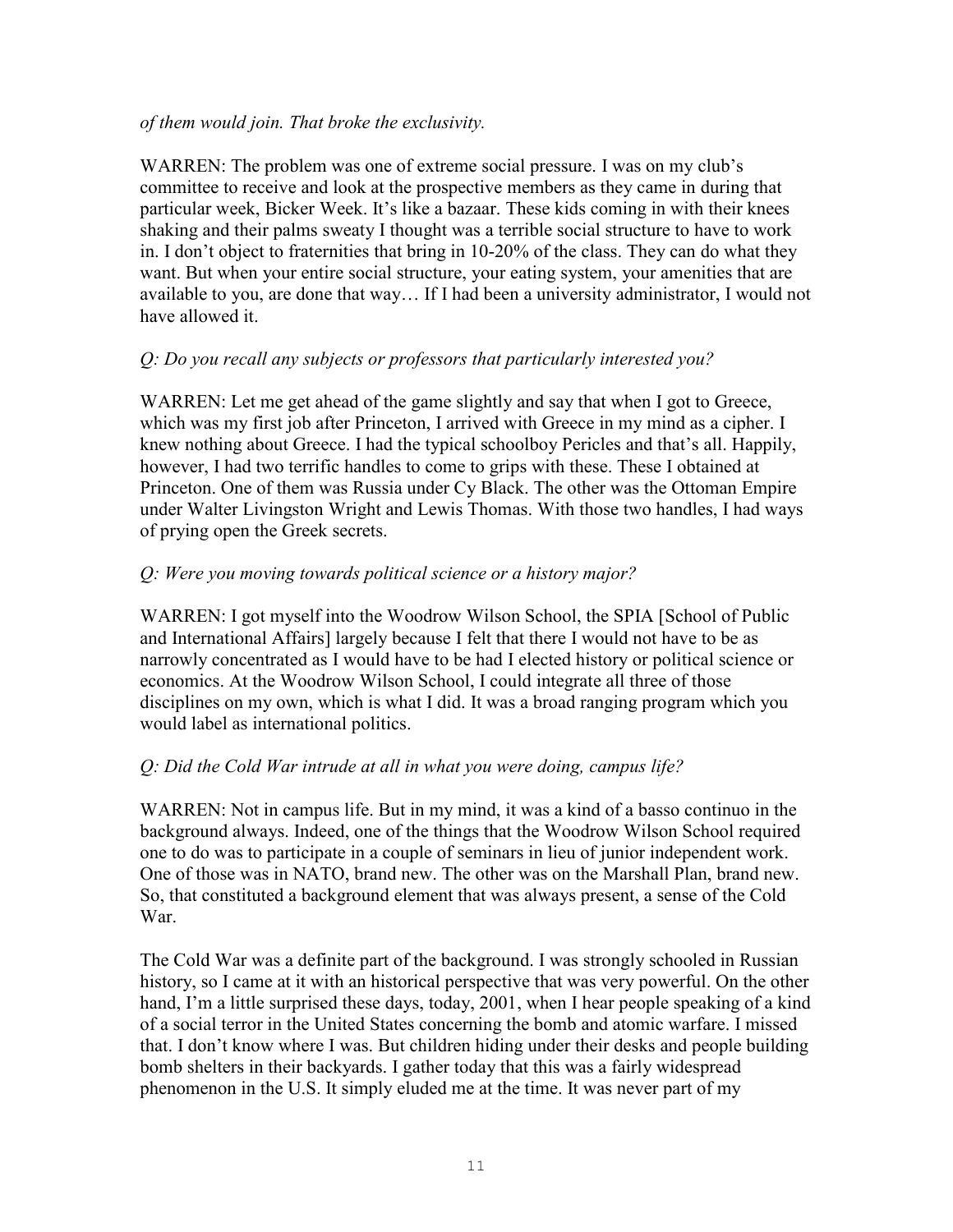consciousness.

*Q: I recall vague things, but…*

WARREN: But the Cold War, yes.

*Q: Towards the last year or two at Princeton, what were you thinking of?*

WARREN: I was moving in the direction of international politics. This was given a real boost in the summer of '49 when I was given a huge, wonderful fellowship for the summer. This was a gift by the American Scandinavian Foundation to the Woodrow Wilson School. It enabled one to go to Europe and to Scandinavia to do research on that which one had to do anyway, which was one's senior thesis. So, I was getting paid to do my senior thesis. In the summer of '49, kids were going to Europe, spending a wonderful time for half the summer, and coming back for something like \$400. I had a fellowship of \$1,000. It was big bucks. So, there I was, headquartered in Stockholm and having a wonderful time. There was a left-wing reporter down in Gothenburg whom I really thought I had to interview, so I flew down for the day. It was that kind of luxury that I had with my \$1,000.

## *Q: What was the subject?*

WARREN: It was why Norway and Denmark elected to become members of NATO and Sweden elected the opposite.

*Q: How did you find Sweden at the time? They were lucky to stay out of World War II. They had cooperated rather closely with the Germans much to the dislike of the Danes and the Norwegians.*

WARREN: Sweden was a curious place. It was very interesting. I got very closely wired in with a kind of stormy petrel of Stockholm. There was a great owner of a great newspaper there called "Dageus Nyhater." His name was Torsten Tingsteen. But I got very close to them. Then I had to get close to, although they were not so interesting, the old Social Democrats, who had been in power for a long time and who were absolutely dead from the neck up. They really were. I didn't disagree with the Swedish view that they should remain neutral in the Cold War. I felt that that was a rather sound strategic decision. I did, however – and this was my thesis – say that they arrived at the right answer by the wrong means. They simply said to themselves that they had been neutral for 150 years and they were going to remain neutral, end of thought.

# *Q: How receptive were the Swedes to having a young American college student there?*

WARREN: The Swedes are blond and blue eyed for the most part. I was blond and blue eyed. The Swedes were madly American at that time, very pro-American, so much so that if you were a young Swede and you wanted to make out with the girls, you put on a Hawaiian shirt, you cut your hair with a buzz cut, and you talked English with an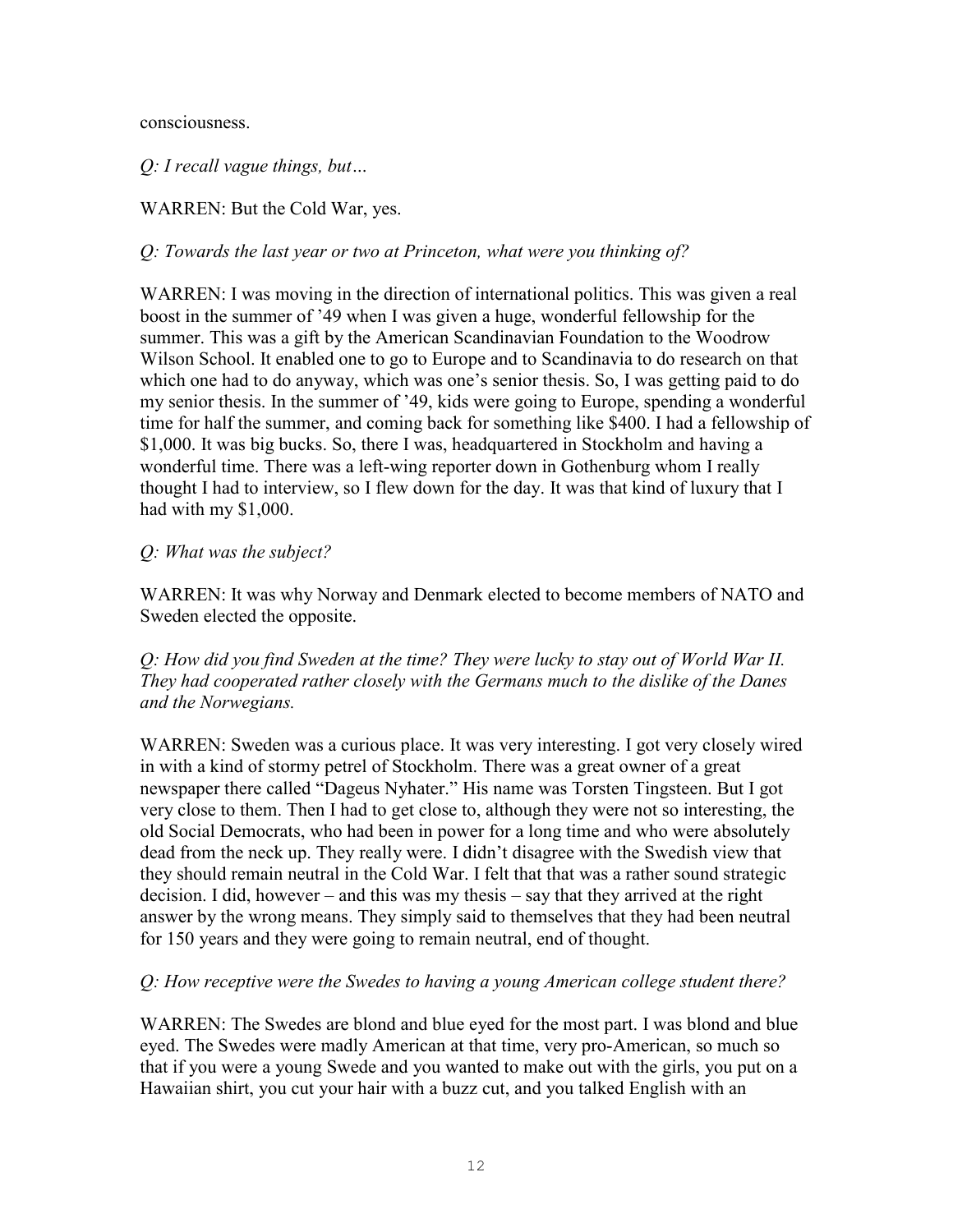American accent (They were very fluent), pretending you were an American. That way, you would pick up the girls. I found, being blue eyed and blond, that I had to produce my passport to prove that I was actually an American. So, I had a very good time.

*Q: When you came back, how did your college life end? What were you pointed towards?* 

WARREN: It was a career in the international world, in what form I couldn't say. But when I got back in September at the end of this summer, '49, I started to work immediately on how I would get myself back to Europe after graduation. I came back and forth to Washington. The place that most intrigued me and looked like the better possibility was the Marshall Plan. Indeed, one week after I graduated, in came the letter from the Marshall Plan saying, "You are appointed to Greece as an economist analyst, FSR-11 [about as low as you can get], salary of \$3,570 per year."

*Q: A pretty good salary. When I was at Williams at the same time, the CIA was doing rather intensive recruiting.* 

WARREN: They passed me by. I wasn't aware of what they were doing.

*Q: To get yourself ready to go to Greece, did they give you any training?*

WARREN: Put me on an empty plane. Korea has just broken out.

*Q: August of 1950.*

WARREN: The air crew on that plane were larger in number than the passengers. People were afraid of World War III. People were going the other way.

*Q: You arrived in Greece when?*

WARREN: August 1950.

*Q: The war started June 25th. What was Greece like when you arrived?* 

WARREN: Greece was a very poor, hard scrabble country at that time. It had barely terminated the civil war. The reconstruction of the wartime damage to the economy, which was very severe, had only just begun to be visible. It was not a country of the kind of grinding poverty and social structure that you find in the Far East or Southeast Asia or Latin America. There was a dignity to everything. Even poverty. It was palpable. Nevertheless, it was hard scrabble and very close to the vast in terms of viability. We were still at that time providing 2/3 of the foreign exchange requirement of the country. Greece's total outlay in foreign exchange at that time was roughly \$400 million. We were providing \$280 million of that, the balance being their own, shipping remittances, exports, emigration remittances, etc. So, it was still a formidable dependency on an external patron.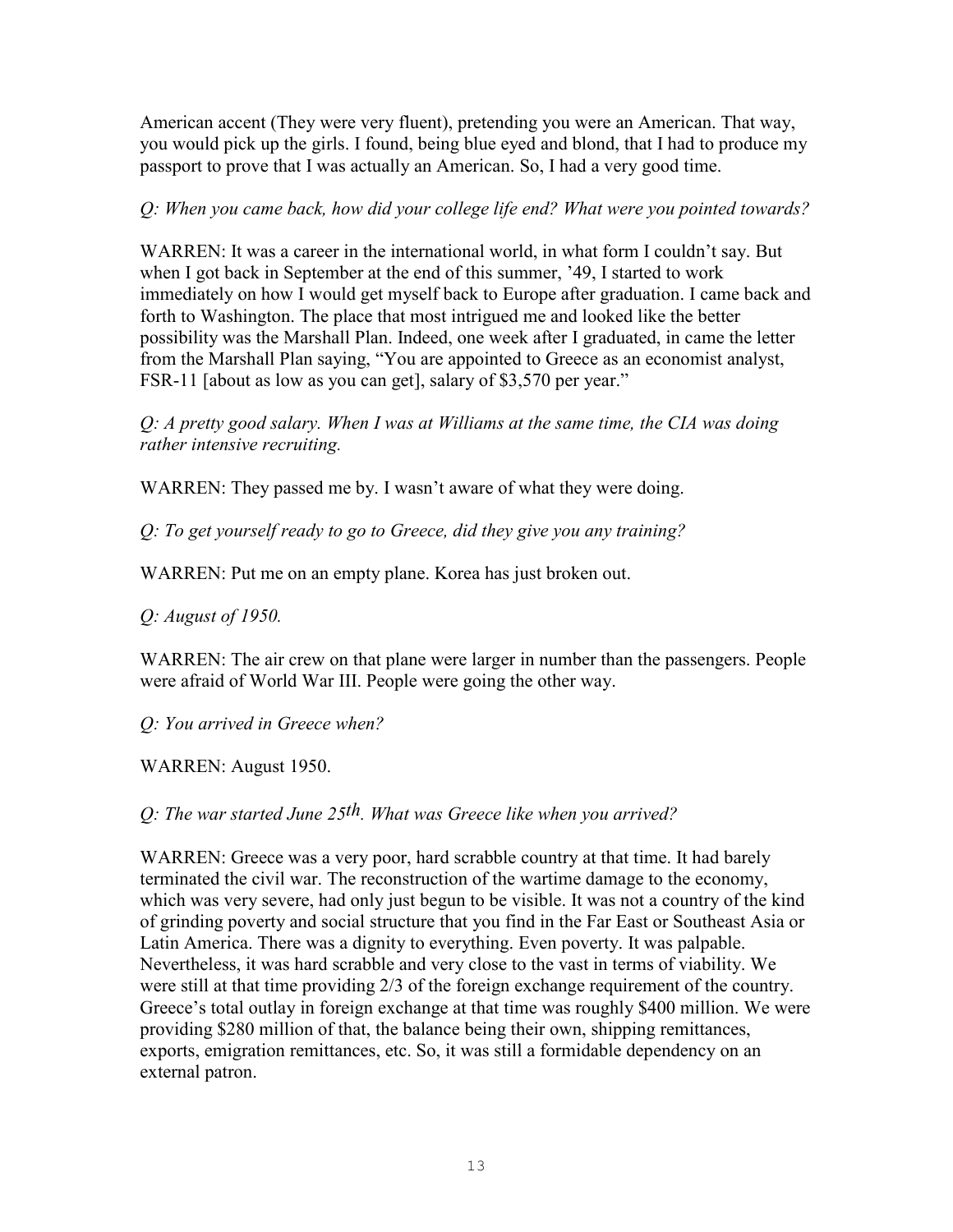## *Q: You were an economic analyst. What did you know about economics and analyses?*

# WARREN: Nothing.

# *Q: That was the rather I suspected. What did they do with you?*

WARREN: They assigned me to the Finance and Program Division. I performed a variety of odds and ends of analytical bits and pieces. Eventually, I gravitated to something which required a huge amount of analysis and discipline and work and which I made more or less my life out there, which was the import program. This was programming all of the imports for the civilian economy plus the non- military- hardware requirements for the Greek armed forces. Programming all of that and analyzing it, finding out what the real needs were, separating the pepper from the fly-specks, and trying to do the most rational job one could of investigation and analysis and then development of actual programs. About a year after I came to Greece, roughly the summer of '51, there I was in charge of the Greek import program. It's astonishing to me that at age 24 I should be holding down such a responsibility.

# *Q: What was your impression of the Marshall Plan structure in Greece?*

WARREN: It was a huge mission in which there was replicated almost every aspect of Greek society – the Agriculture Division, the Export Promotion Division, the Labor Division, the Civil Government Organization and Methods Division, the Public Health Division, the Mining Division, the Construction Division, the Power Division, etc. There were between 180 and 220 Americans, specialists who were the core of each of those divisions assisted by clerical support staff, interpreters, and local specialists, some of whom were very good.

## *Q: Here is a country that's been ravaged by war, but it's not like going to Nepal. These were people who had been part of Europe and here is a 22 year old kid coming in. There seems to be a misfit. What did you have to offer that they didn't have to offer?*

WARREN: Assiduousness, nothing more. Concentrating on the task. Also, it was the Greek government's job to try to get from the U.S. the maximum amount of aid in any given fiscal period. That was their job. It was *our* job to see to it that they didn't pull that particular wool over our eyes. We had to be just as smart, maybe smarter.

# *Q: Part of it was checking on accountability? Or were you more in the ordering side?*

WARREN: There was an end use group in the Controller's Department who would investigate to see to it that indeed the spare parts that were brought in for bus bodies were indeed used for that end; to see to it that the refrigerators that were brought in to IKA, the social security administration of Greece, for up-country clinics to store antibiotics, that they were used for that purpose and not to cool water for the headquarters staff, that kind of thing. I was privy to those reports and could use those as parts of my analysis of what was required so that I could try to keep an eye on such things as excess stockpiling of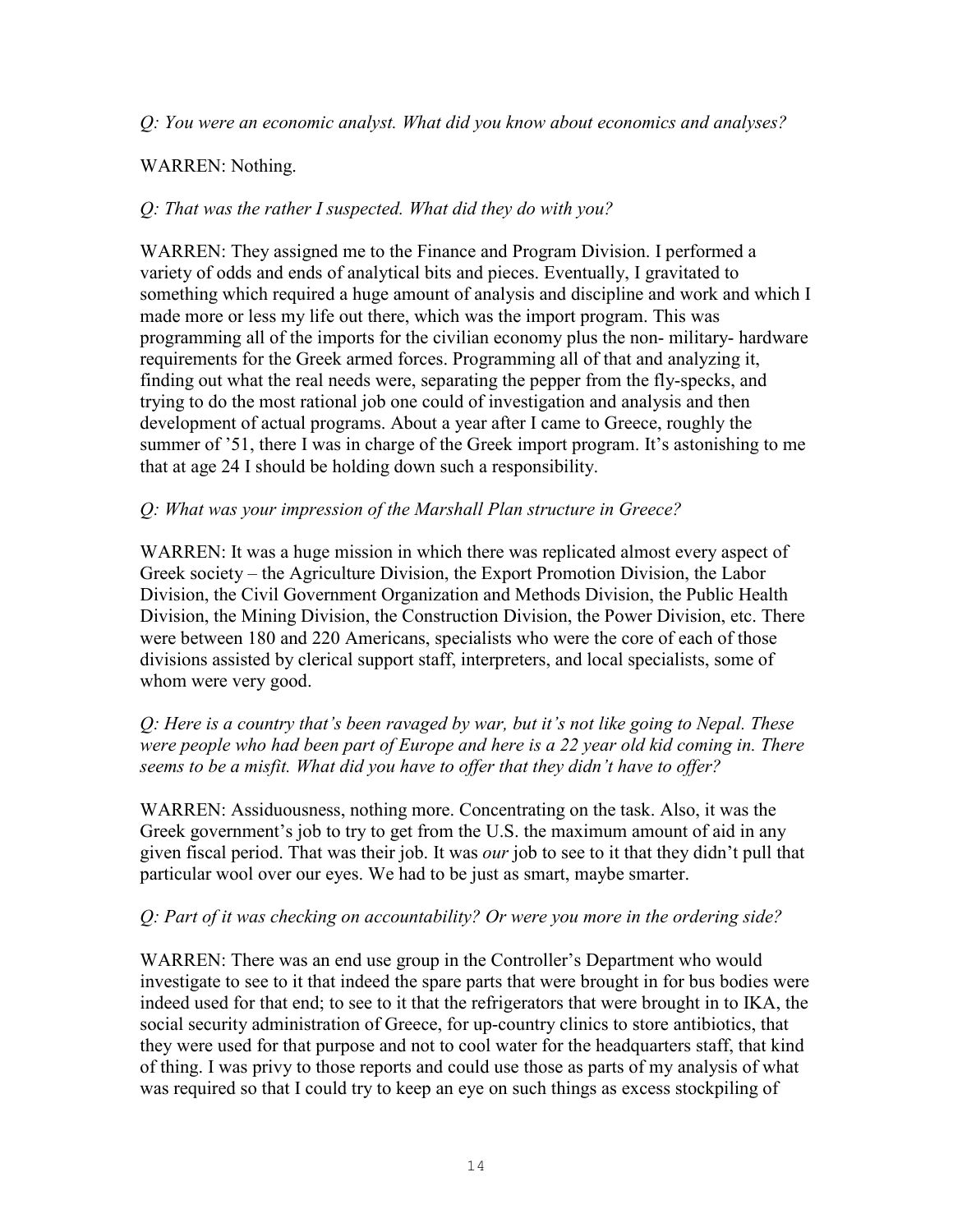items.

You have to look at that Marshall Plan experience as a couple of different things. I mentioned this kind of bargaining relationship between one government and another in which it is their task to try to get as much as they can. If it meant stockpiling stuff against a rainy day, so much the better. All of our statutes and guidelines ran in the opposite direction, that the stuff was to be used, it was to be used for the purpose declared, it was to be used for socially and economically viable projects, etc. That was one level.

At another level, you had a whole different set of dynamics. You take a guy out of the Kentucky Agricultural Extension Service or the California Irrigation Service and you match him up with his opposite number in the ministry of agriculture or communications. All of a sudden, you have an equation in which  $1+1=3$ . You had this terrific drive of the Greek to get something done combined with the American, who's got an equal drive to get something done. The American has the money. So, you have these two guys working together producing something. My god, they did! So, while my concentration really was on what you would call the flow items, items required to keep the economy on an even keel, you had technicians in the American operating divisions who were working with their opposite numbers in the Greek government who were producing the agreements and the implementation of those agreements to put in place the reconstruction projects and then beyond that the development projects. The PPC, the Public Power Corporation, was an American invention. It was a transmogrification of TVA and the New Deal experience into Greece. It was American-invented, American-conceived, American-managed, American-set up, and then handed over after this extensive training period to Greek management. It was a brilliant operation.

# *Q: You were doing this for how long?*

# WARREN: Four and a half years.

# *Q: How did you find the high command of aid on the American side?*

WARREN: The first mission chief was Dwight Griswold. He had been the Republican governor of the state of Nebraska. He behaved in Greece very much like a governor and sometimes that didn't go over just right. He got into a terrific fight with the then ambassador, who was an angel, Lincoln McVeigh, a marvelous person who was not a streetfigher. Griswold beat McVeigh, forced him out. Then Griswold departed after he had been there a year and his place was taken by an investment banker from Chicago, John Nuveen, who equally got into a fight with the Embassy, which was then under Henry Gray. The problem was in the terms of reference of that mission chief's assignment. If you go back and look at the letters that were sent under Marshall's signature to Dwight Griswold, it's just filled with fuzzy, bureaucratic words that were bound to cause trouble – words like "coordinate." What is "coordinate?" It's just bound to lead to trouble and it did. If both McVeigh and Griswald had been equally angels, they still would have gotten into bureaucratic turf wars. Their successors were bound up in the same fight. Finally, it did emerge that the ambassador came out – this would be at the end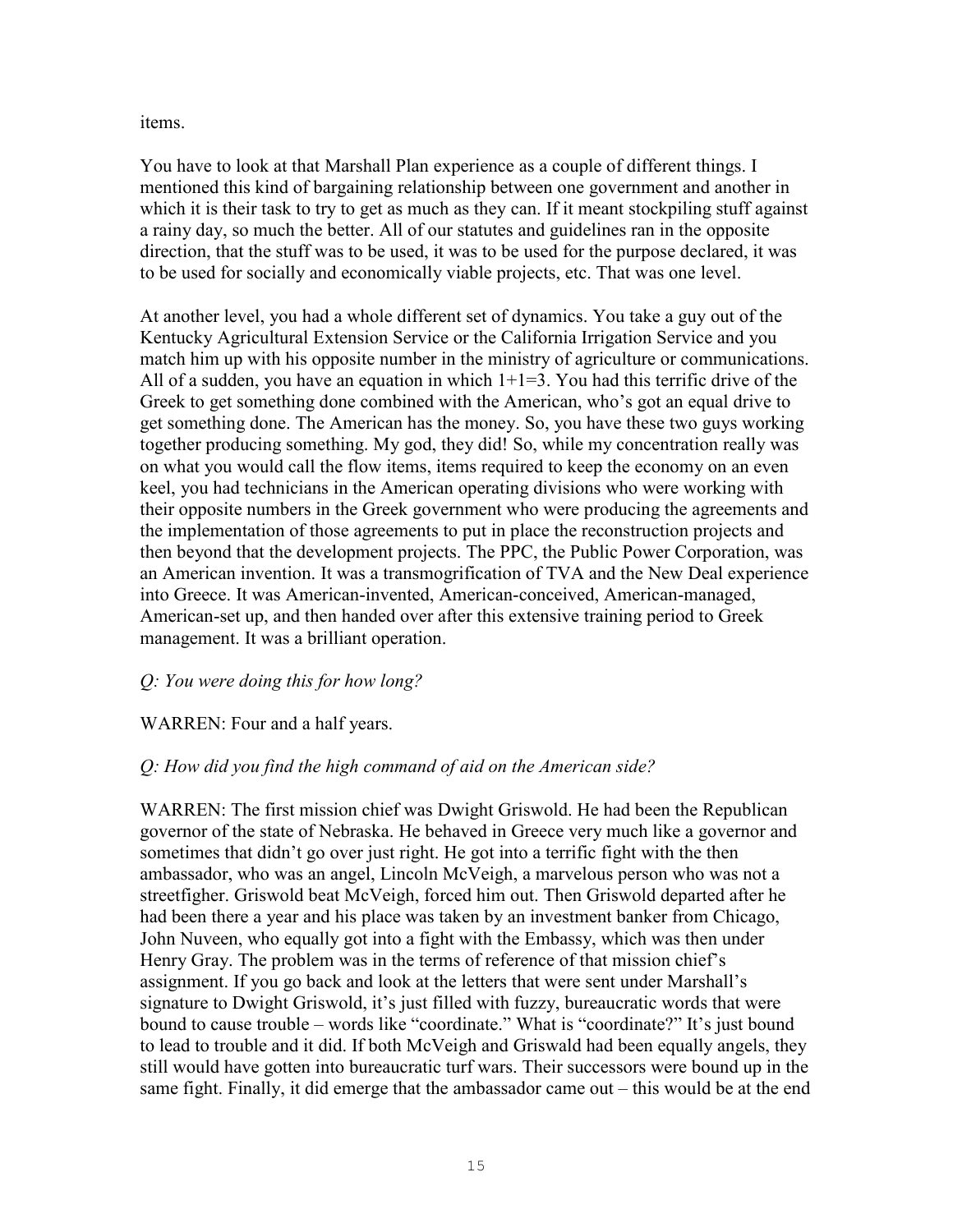of Gray's tenure – as chief of mission in the diplomatic sense and reporting to him would be JUSMAG and the head of the American aid mission in a country team structure. But it took three or four years to work that out. There was a lot of cost to making that.

## *Q: Was the civil war going on at all when you were there?*

WARREN: It was over. There were still signs of it. There were a couple of places where you had to travel by convoy. There were a number of villages in my personal experience that still had local militia, but the civil war was over.

## *Q: How about Greek counterparts? Did your job have a Greek counterpart?*

WARREN: The counterpart of the Finance and Program Division of the mission was the Ministry of Coordination in the Greek government. There was your counterpart relationship. When you were in Greece, you may recall names like John Pezmazoglou, who had been deputy governor of the Bank of Greece, a very able economist, very good, who when you would have heard his name was in exile up in Grevena, sent there by the colonels. John was Permanent Under Secretary of the Ministry of Coordination when I knew him, assisted by John Lambrukos, and Niko Kyriazides. These would be approximately the three guys that I would be working with. They would present their estimates of the balance of payments for the coming year. We would present ours. Bob Paige and I, Ed Tannenbaum and I, guys like that.

## *Q: Did you have an economic specialty backup team in Washington or somewhere where you could call upon them when you were getting over your head in matters?*

WARREN: There were several aspects to this. Number one, in the Marshall Plan organizational chart, it should have been that the mission in Athens would report to Paris to OSR or SRE, the Office of the Special Representative, which was the regional subheadquarters for the Marshall Plan in Europe. It was run by Harriman and Milton Katz. Our line of authority should have been from Athens to Paris, Paris to Washington. So, there should have been somebody looking over our shoulder in Paris. However, Greece - under the so-called Truman Doctrine - preceded the Marshall Plan by a year. That communication was direct from Athens to Washington. So, that kind of direct Washington-Athens, Athens-Washington communications relationship kind of continued even though bureaucratically we should have been reporting to Paris. The real center of gravity for us was not Paris; it was Washington. There, some very interesting things happened. In the summer of 1951, the young man who was then on the Greek Desk - and he had been there for a couple of years - Frank Mahon, had been long enough in the headquarters to have achieved a measure of respect and authority. Along comes another guy who is somewhat older than Frank and with a different kind of experience. He comes out of the mission to Rome. He is a native Venetian by birth. Victor Sullam. Vic Sullam was something to see in action! He was sharp as hell. He was charming when he wanted to be charming. He was mean as a billygoat when he wanted to be mean as a billygoat. In the perseus of Frank, who had achieved considerable stature by that time at the Marshall Plan headquarters, and with the inspiration of Vic Sullam, the headquarters began to look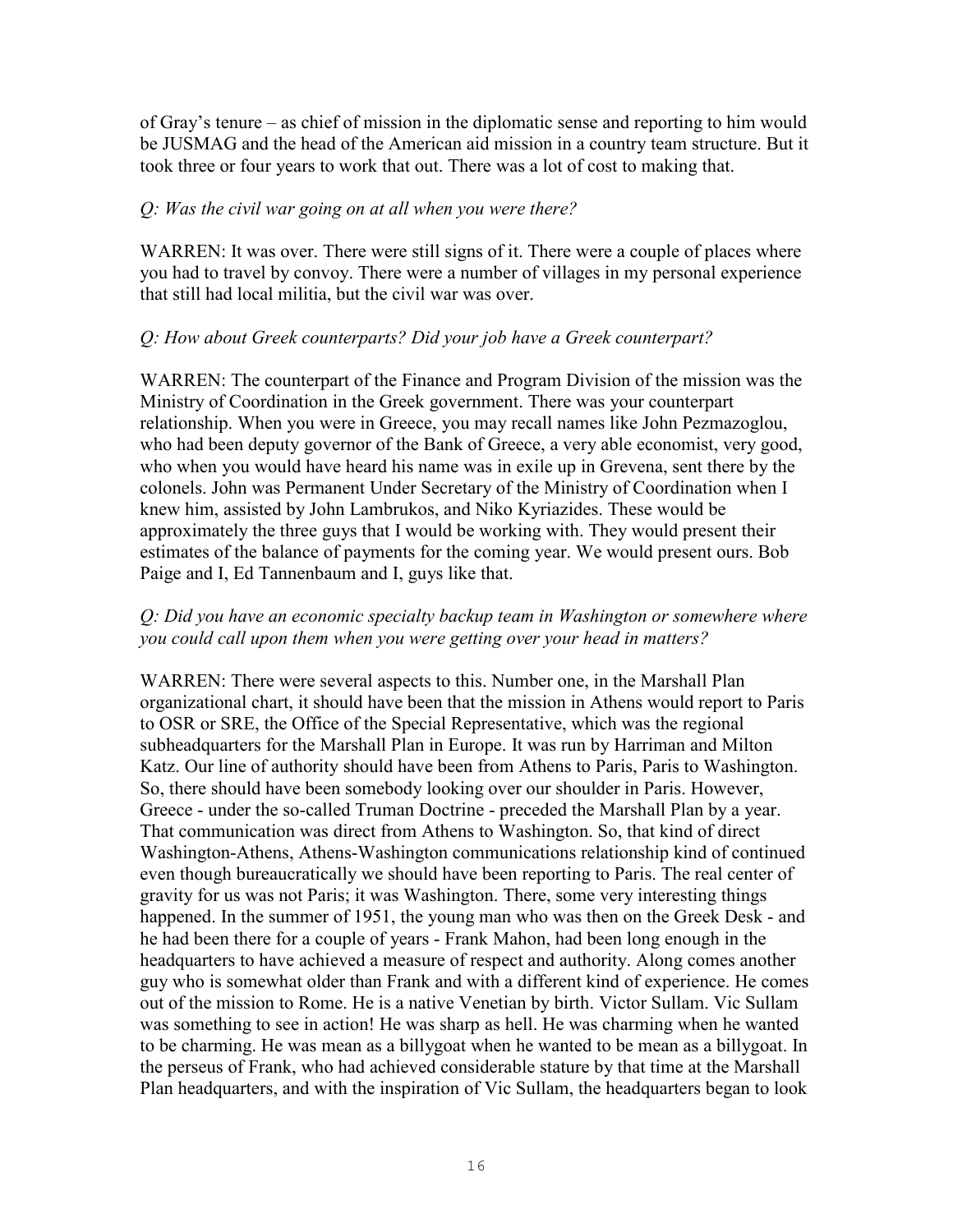very slant-eyed at the whole network of Greek and American programs that were sponsored by the Greek government and our mission in Athens together. They began to say, "Hey, we have met the enemy and he is us." They were the real authors of something called the Greek Stabilization Program in which they said, "No more of this fooling around. We're now getting serious about something, the provision to Greece of a currency in which the people can believe, the drachma. No longer the gold sovereign." They enlisted the help of a wonderful guy named Ed Tennenbaum, also deceased, who was the author at age 25 as a young Air Force lieutenant of the German currency reform of 1948. You know what that means.

## *Q: That was a turning point in Germany.*

WARREN: Absolutely. Both of those things. He did it at age 25. It was not Earhardt. Earhardt was informed after the fact. Ed Tennenbaum than was sent to the mission in Athens as the principle economist. The then mission chief was gently retired. That was Charles Lapham, a nice guy, a former mayor of San Francisco, a political appointee. His place was taken by Leland Barrow, who was a good technician. He was not a personality type. So, the new religion was the Stabilization Program. It really turned things upsidedown. It created a revolution inside the mission. It was powerfully resisted by every one of the operating divisions. It meant the end of their program.

## *Q: Their rice bowl was being broken.*

WARREN: Yes. I quoted in that paper of mine this heartfelt cable by the chief of mission, by Lapham, in the middle of this battle, in which he says, "I'm taking my fireman's ax and I'm going to chop down the house which we have constructed. I've received my orders." It's a passionate cable. It exemplifies the extraordinary fight. The Embassy participated in this fight. It lined up against the Stabilization Program and in support of the operating divisions of the mission. Ambassador Peurifoy, Yost, Anschutz, Harry Turkel. A terrific internal fight. Peurifoy actually tried try to get the two guys on the Greek desk in the headquarters of the Marshall Plan here fired.

*Q: Did you feel that you were part of "them and us" – Marhsall Plan versus embassy?*

WARREN: Oh, yes. It was fierce.

*Q: I am told that Greece was one of the prime examples where everybody went to the head of the Marshall Plan… You'd have a reception and the ambassador would be sort of bypassed and the Greeks would all head to the Marshall Plan.*

WARREN: Oh, sure. That's where all the money was.

*Q: Also, did you find that you were living a different style of life?*

WARREN: Yes. The Embassy was dealing with the Ministry of Foreign Affairs with its old way of doing business. The Ministry of Foreign Affairs was dealing with the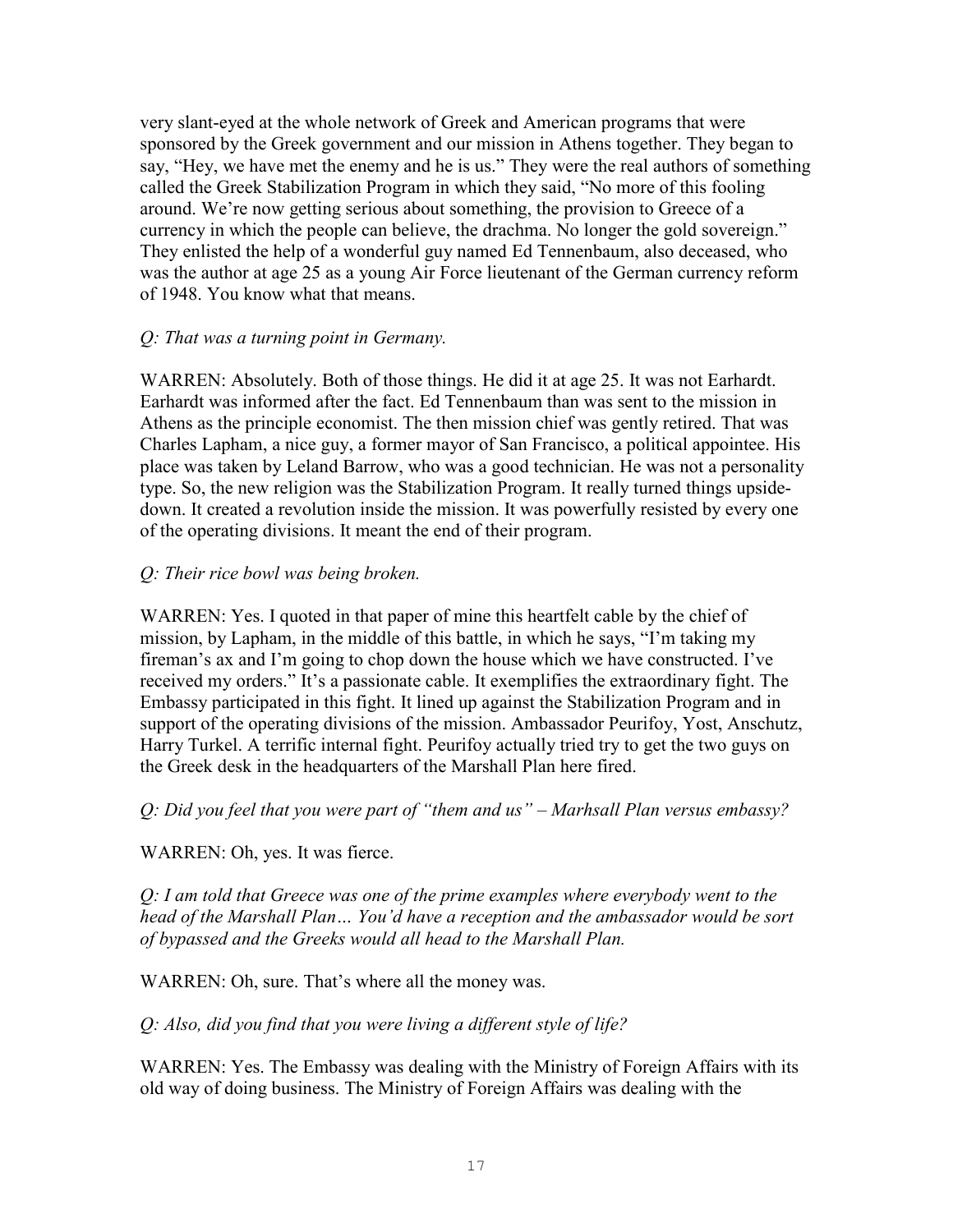Embassy. Here we were, in the mission – the Ministry of Foreign Affairs? What's that? We deal with the Ministry of Coordination here, the Ministry of Agriculture there, the Ministry of Industry here, the ministry of power over there. We were resented by the ministry of foreign affairs of the Greek government. We were at various times in a state of guerrilla warfare with the American embassy. Some of the memoranda and cables sent by the Embassy to Washington at that time were really designed to pull the rug out from under the Mission.

Now, we in the Mission were engaged in the stabilization exercise. It was radical. It was strong medicine. As it happened, it worked, and it worked brilliantly. But it scared the starch out of the embassy, it really did. They were afraid of it. It was too radical for them. It made them very nervous. Peurifoy put his career on the line on this one. Some minor accommodations were granted to him. It was a big fight.

*Q: The Greek political structure is very personal. This is not you're a Democrat or a Republican. You belong to what amounts to tribal chieftains and you follow somebody. These are not broad-based political alliances. They are personal based and fairly close. So, you end up with all sorts of deals made. You have a lot of money to play around with. Greeks have always been businessmen. I would think you would have to take that line "Beware of the Greeks accepting gifts." It must have been a hell of a… It's not just that we had a program, but you were talking about people dealing with this.* 

WARREN: You have to remember something special - the Greek secret weapon. The Greek secret weapon, and I mean it not entirely as a joke, is an uncanny facility for making *his* problem *your* problem. It made the Americans who were involved passionate advocates. If you were the mining engineer in the Mission, by God, nobody was going to cut down your mining program because that was the way you were going to save and uplift these poor peasants who had been downtrodden and put in the dust and you became passionately involved in that. Well, the Embassy became passionately involved in maintaining the level of economic aid, without radical transformations, in the same way that we became radically committed to the Stabilization Program as a way of saving Greece. It was very emotional, it really was.

# *Q: Did you find that Greek politics intruded at all?*

WARREN: The Greek government was always in those days changing. At least the cabinets were changing. The governments were kind of in and out. People were taking turns at being ministers. So, Greek politics did intervene in that sense. It meant that if one were working on a project or a program, particularly a program involving tax reform or governmental organization and method, where there are a lot of toes that get stepped on, our specialist would be working with the Greek government specialist. They would be moving back and forth and both of them reporting to their respective ministers and the minister talking to the chief of mission from time to time and bringing the Minister of Coordination in. Things would be kind of moving toward a resolution. They would take time. Then the government would fall. The guy is out. The minister is out. You'd have to start all over again. So, in the Mission, cries of maddening frustration at this kind of delay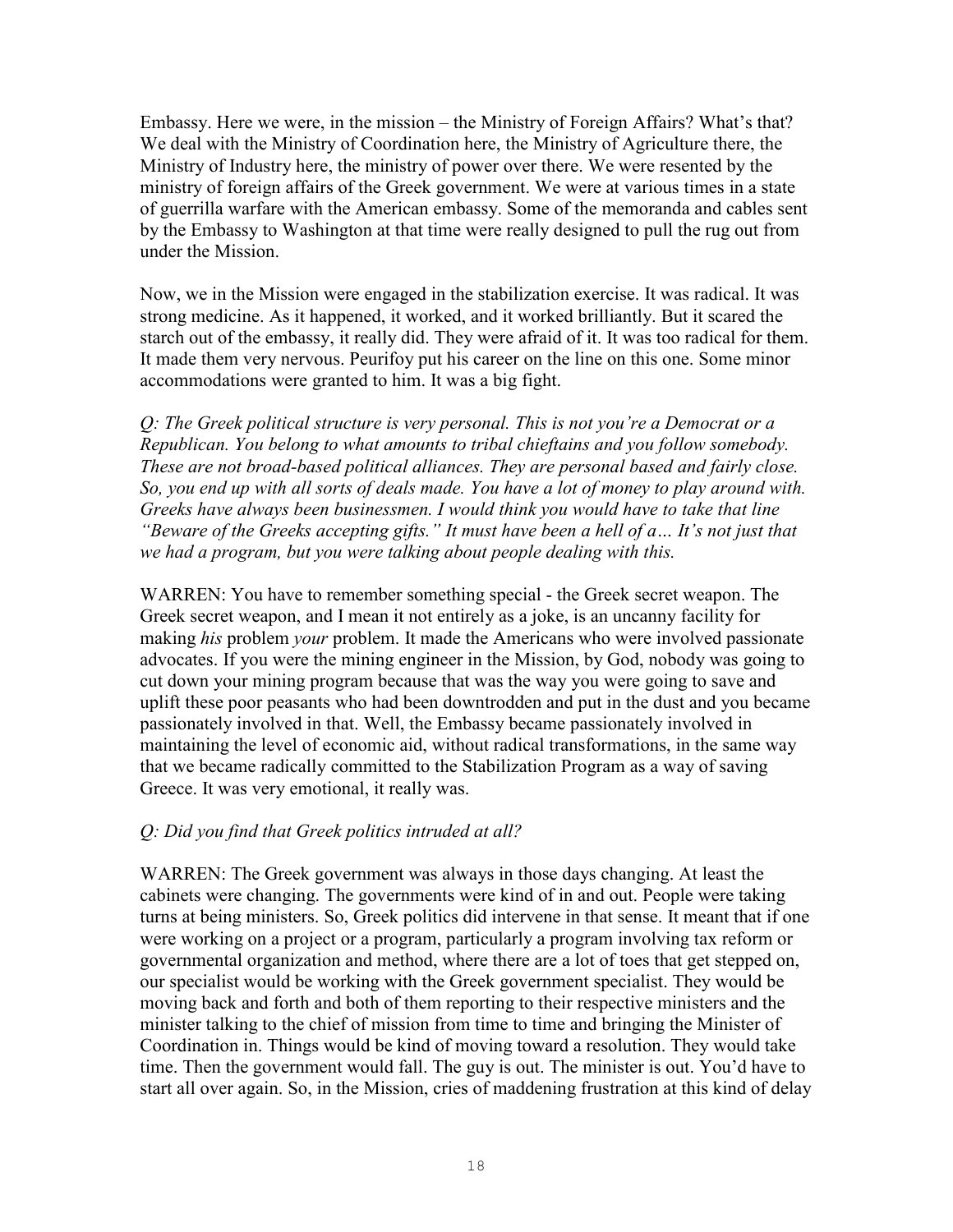were the usual pattern. Yes, politics was intervening and obstructing the progress of these programs. We wanted to reform the world by Saturday night and it wasn't getting done. Equally, the program ran into political opposition because it stepped on toes too violently in an economic sense. So, we were proposing closing of certain tax loopholes and the guys that benefit from those tax loopholes have a direct access to principle FSNs in the Embassy, to the Minister Counselor for Economic Affairs, Harry Turkel, and Harry Turkel goes to the embassy and says, "These guys in the Mission are pushing for something that's crazy and is going to cause trouble." Yes, there is a lot of politics involved.

*Q: Sometimes when we come in to do something, at a certain point, you say you've got to brush the Greeks aside and say, "We know what to do and we're doing it." I saw this when I was in Vietnam. We tend to take over.*  WARREN: When were you in Vietnam?

*Q: '69-'70.*

WARREN: I was there in '60.

# *Q: Was there this attitude?*

WARREN: By and large, the guys that we had in the mission were good, able men who had a kind of a New Deal reformist zeal. They caught this Greek bug, they got onto the Greek secret weapon, and so they wanted to do something. They knew they had money behind them.

# *Q: What about the Greek shipowners, Niarchos and Onassis and others, and maybe others of their ilk?*

WARREN: The Greek shipowners first of all were really only marginally members of the Greek economy. Their assets were floating assets off in the ocean. The Greek government was fooling itself if it thought it could reign these people in and glob onto them. We were equally wrong in going along in the parallel from time to time in that belief. So, if you treated them as floating assets somewhere in the world and looked with approval upon their occasional remittances of some money to pay for salaries and pensions and victuals and things like that, well and good. But if you tried to make them an integral part of the economy, you were simply courting trouble.

# *Q: Was George Papandreou much of a factor while you were there?*

WARREN: George Papandreou, the old man, was a ridiculous figure. He was Minister of Coordination for a good part of the time I was there, but he was a silly and ineffective minister. He ran his affairs as if he were a provincial chieftain in the Mani. If you had a serious matter to discuss with him as minister and there you were with your chief of Mission and you had an appointment to talk about monetary policy with him, you'd find his anteroom filled with old widows who were trying to get some money from the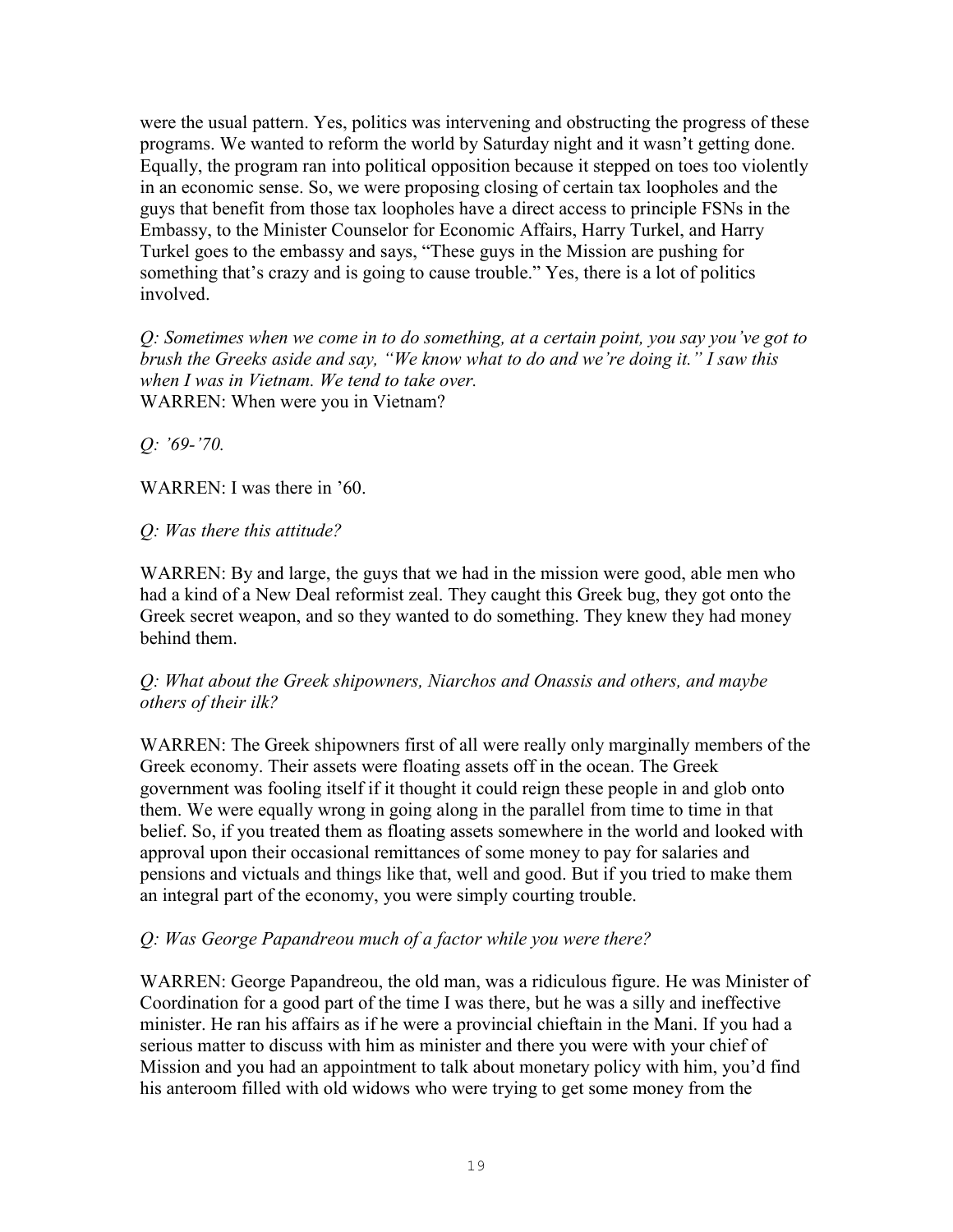government to replace their donkey which had fallen off the cliff.

## *Q: How about the king? There were two kings.*

WARREN: There was Paul… I think the Americans probably made a mistake in believing that the royal house in Greece could ever make itself a permanent part of the structure there. I think that King Paul and Queen Frederika for a while did a commendable job of boosting morale during the civil war and during the early reconstruction phases, but I think that as the American aid program succeeded in the Stabilization Program and as the Americans then on the basis of that success began to withdraw, the vacuum was rather quickly filled by an ambitious Frederika and that got them into trouble because you cannot be a permanent institution of you play a political game in which you are possibly going to be at the wrong end of the confidence vote.

# *Q: When the Eisenhower administration came in in '53, people were being Stassenated.*

WARREN: As I read the newspapers today about the George Bush administration, I am reminded of the year 1953, in which Eisenhower accompanied by such people as Stassen came in and there was a palpable loss of direction and policy surely for the first six months, no question about it. Palpable loss. The problem is, the Republicans come to power so rarely in Washington in the White House that they tend to believe their own campaign propaganda. They start to act on the basis of that and then they get themselves into a jam. One of Stassen's first acts coming in as head of the Marshall Plan was to subject everybody in the headquarters to an intelligence test. He fired those who got the highest mark.

*Q: There was a certain percentage cut.*

WARREN: Yes. In that first six months, I can recall very clearly there was a palpable sense of loss of direction.

*Q: We're getting close to ending this session. For your job in Greece at that time, what was the end game for you?* 

WARREN: I would say that the Stabilization Program started in the fall of '51. It ran for a year and a half and culminated in the devaluation of April 1953. On the basis of that success, the aid program was cut back because it wasn't needed and by the summer of '54, it was very clear that that chapter had come to its end. I could see that my work was finished. I was no longer necessary. The Greek government was perfectly capable of doing it all itself. The principles of the stabilization exercise were now burned in blood on the foreheads of the key guys who would run the economy for the next 12 years. It was time for us to retire. It was certainly time in that circumstance for me to retire. I moved back to Washington. I was in Washington for six months and decided that that was the end of my government career. I quit and went up to New York.

*Q: Okay. We'll pick this up the next time in 1954 when you left the government.*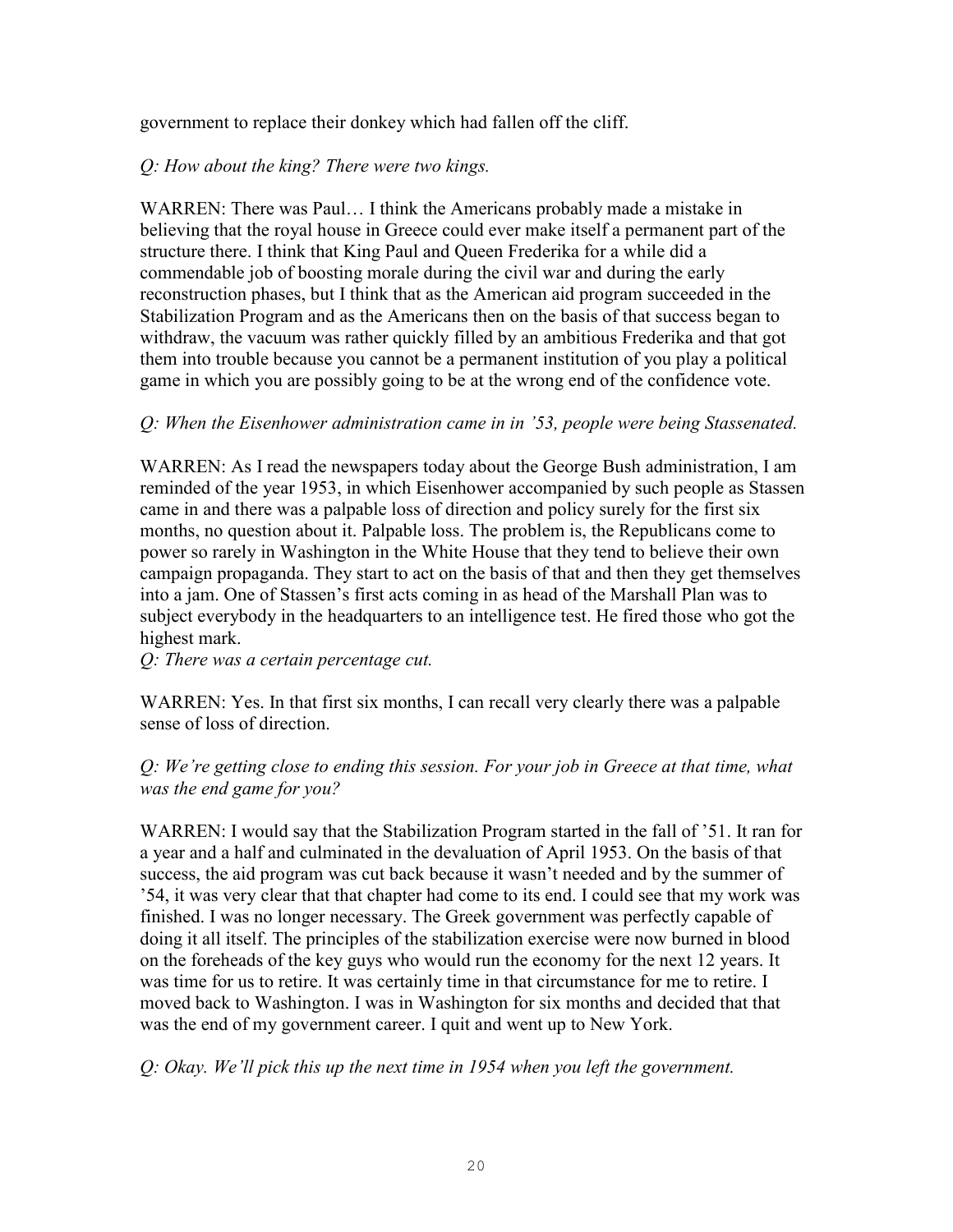*\*\*\** 

*Today is July 2, 2001. You left and went back to New York when?*

WARREN: I returned from Greece about Christmastime 1954. I was then assigned to the program office of the Marshall Plan headquarters. I remained with the Marhsall Plan agency, which changed its name several times during that period, until June of 1955 when I left to go up to New York.

*Q: You left the government then. What were you doing in New York?* 

WARREN: I joined a new outfit. It actually had not yet opened its doors for business. It was called the American Overseas Finance Corporation. It was the brainchild of David Rockefeller and the then Secretary of the Treasury, George Humphrey. They had mutually proposed to put the Export-Import Bank out of business.

## *Q: You were with this organization from when to when?*

WARREN: Not very long. I joined in June of 1955 and I resigned in September 1956.

# *Q: What were they doing?*

WARREN: They were supposed to be a private export-import bank, an Edge Act corporation, a coalition of five principal banks, the Mellon Bank in Pittsburgh, Joe Dodge's Bank in Detroit (I have forgotten its proper name), First Boston, Chemical, Corn, Chase.

#### *Q: Heavy hitters.*

WARREN: Very heavy hitters and with a board of directors that was so distinguished that they really could not get down to work.

#### *Q: They never were around.*

WARREN: As a result, they assigned their responsibilities for this new outfit to an executive committee composed of the vice presidents for international affairs from each of these shareholder but competing banks, competing so much that they did not wish to give to their stepchild, the American Overseas Finance Corporation, any significant part of their portfolio. I resigned out of boredom.

#### *Q: What happened to this?*

WARREN: It eventually kind of fizzled out and was absorbed by David Rockefeller's brother, Nelson, into an outfit called the International Basic Economy Corporation [IBEC], which was Nelson's Latin American oriented do-well-by-doing-good outfit.

*Q: You were there when this effort was put together. Were they looking at essentially*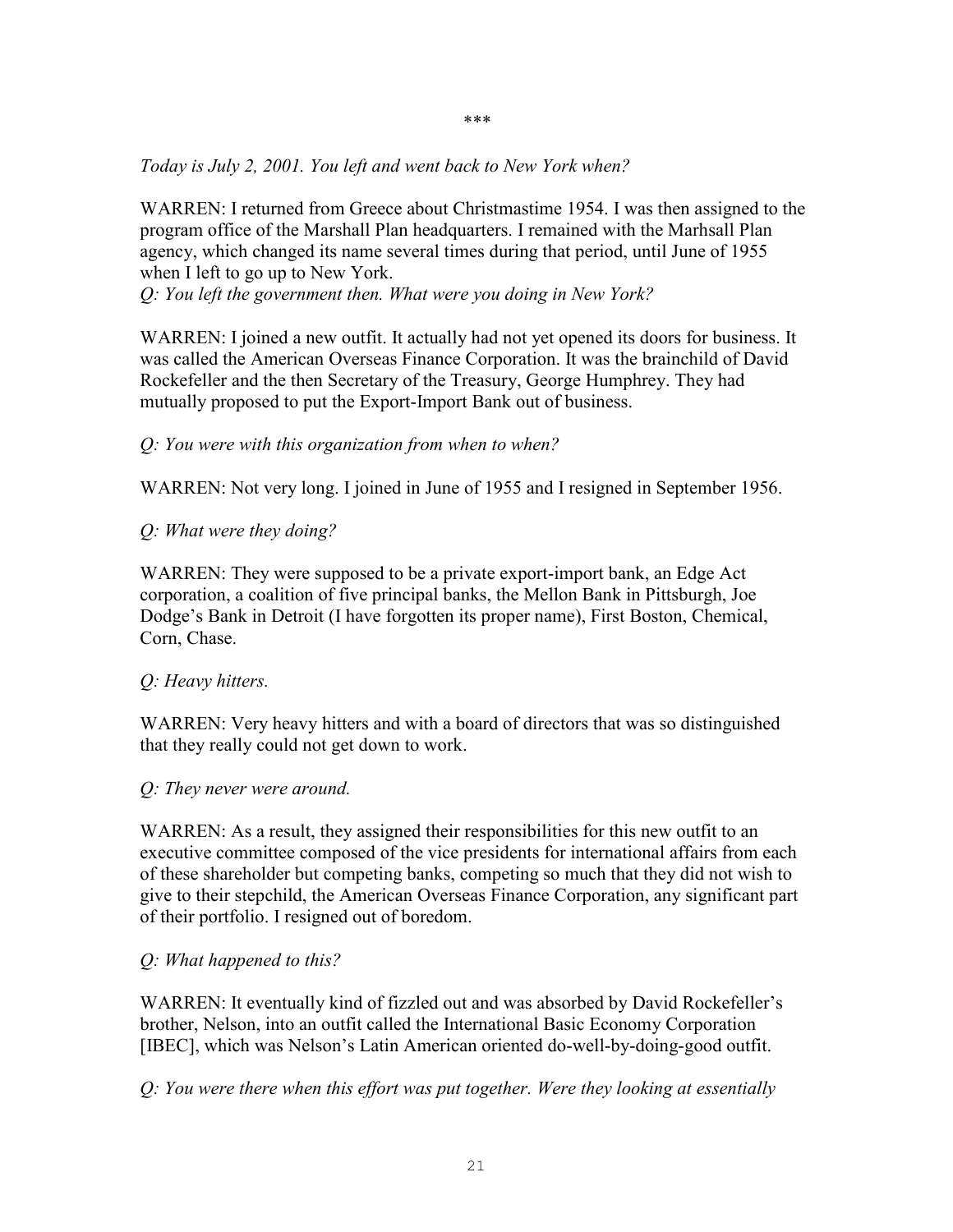## *Europe or Asia? Why was there felt to be a need for this sort of thing?*

WARREN: There was at that time a burgeoning need for what you'd call medium term overseas project financing of a non-recourse character, non-recourse to the exporter. It was an export promotion base in its conception. It was also a private enterprise base in its conception. It was the not very well thought out brainchild of these two distinguished Republicans who really had not done their homework. They really thought that they were going to put the Export-Import Bank out of business. They woke up six months later to find that their principal competitor was indeed Ex-Im Bank run by a very vigorous and distinguished Kansas City Republican banker. Strategically, it was an abortion.

## *Q: While you were there, was this becoming obvious?*

WARREN: It became obvious to me. I was the secretary of the Credit Committee and I was responsible for writing the minutes of the non-decision-making process.

# *Q: Then what happened?*

WARREN: I quit. I joined an outfit that was fascinating, the Standard Vacuum Oil Company, a joint venture of Exxon and Mobil. It was a combination put together in the late 1920s by the Standard Oil of New Jersey, Esso, and the Standard Oil Company of New York, Mobil, or Socony Vacuum as it was called then.

## *Q: Why Vacuum?*

WARREN: Socony stands for Standard Oil Company of New York. Vacuum was the Vacuum Oil Company, each of these being parts of the old Rockefeller empire that had been broken up under the Federal Government's Anti-Trust Agreement. Vacuum was the specialist in producing lube oil. That was their strength. Mobil has always been very strong as a marketing company and then had marketing outlets throughout Southeast Asia and the Far East - service stations, coastal terminals, up-country warehouses, the works. Esso by contrast had the crude oil producing fields in Sumatra and the Palembang refinery without anything serious in the way of downstream marketing outlets. So, it was a good marriage when they were put together. It worked throughout the late '20s and '30s and survived the war and then came back into business seriously after the war. But increasingly, because of the very rapid growth in oil demand in Asia and the Far East, that logistical basis for the two firms getting together was eroded and increasingly the whole Far East became dependent upon the crude oil of the Persian Gulf. So, when the Justice Department suggested to the two companies that they were willing to drop the old oil cartel suit, which had been cooking for years, if the two companies would agree to break up Standard Vacuum, it was an easy decision to make on both sides. Besides that, the corporate culture of both companies was very different.

## *Q: Where were you? What were you doing when you first went on and how did things develop?*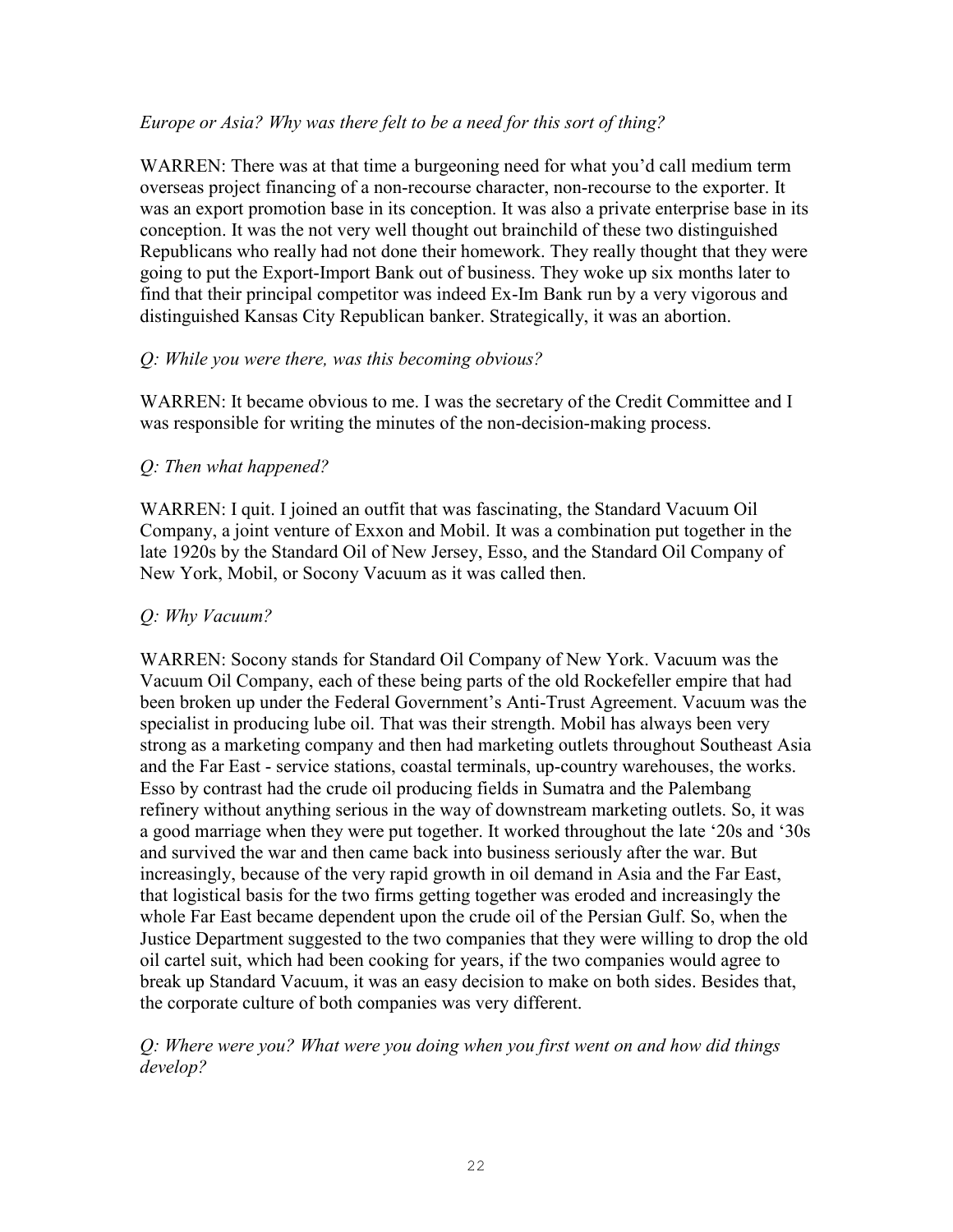WARREN: I was with an outfit in Stanvac's headquarters in New York called the Economics and Planning Division. They were the analytical brains of the corporation. The guys that I worked for were brilliant engineers turned economists. These were the days when the company was under enormous pressure in country after country as these parts of the world achieved independence from having previously been colonial pieces in an imperialist kind of mosaic. It was a difficult process in which the company had to deal with new nationalisms and new autarkical policies and had to move very swiftly in responding to these things. Well, the company was a big bureaucracy. It frequently did not move swiftly enough. Our job was to foresee some of these problems, address them in very specific terms, and often deal with crises in which the regional vice president would come in to my boss and say, "Oh, my God, Vim, we are in terrible trouble. You've got to help us." The next thing I knew, we would be holed up in some hotel room in Nairobi or Bangkok or Dar Es Salaam and we'd be batting out a refinery proposal to rescue a situation which might have been stolen away from us by Enrico Mattei of ENI, or some swift-on-his-feet promoter with connections to the local cabinet.

*Q: He was sort of a shark patrolling around.*

WARREN: There were a number of sharks in the water. We were a planning and analysis division but also in some respects a rescue operation.

# *Q: Did U.S. government policy or direction intrude at all?*

WARREN: Very little.

# *Q: You were doing this up to the '60s?*

WARREN: Yes. I was with Stanvac and then its Exxon successor company – still the Far Eastern, South Asia, Australasia, East Africa company – until Christmas '65 when I transferred back to Athens, where Exxon was starting up a new company.

# *Q: Were you watching how the British responded to these nationalistic pressures in the Persian Gulf area as opposed to ARAMCO's response?*

WARREN: I surely was watching Shell, no question about that, to a lesser extent BP. Shell was a formidable competitor. My focus was not, however, on the Persian Gulf. My focus was in our area of operation, which was the Far East and South Asia.

# *Q: But in a way what was happening in the Persian Gulf was sort of the Super Bowl of the petroleum… The nationalization threats and how these played out…*

WARREN: Yes, it was the Super Bowl in the sense that that's where the serious, very large volume, very heavy investment was located. That's where the most serous profit potential was, where the crude oil resources were, where the ultimate profitability projections had to be protected, yes. But that was not our responsibility. I can recall attending on behalf of our company an Arab Oil Congress in Alexandria, Egypt in 1961,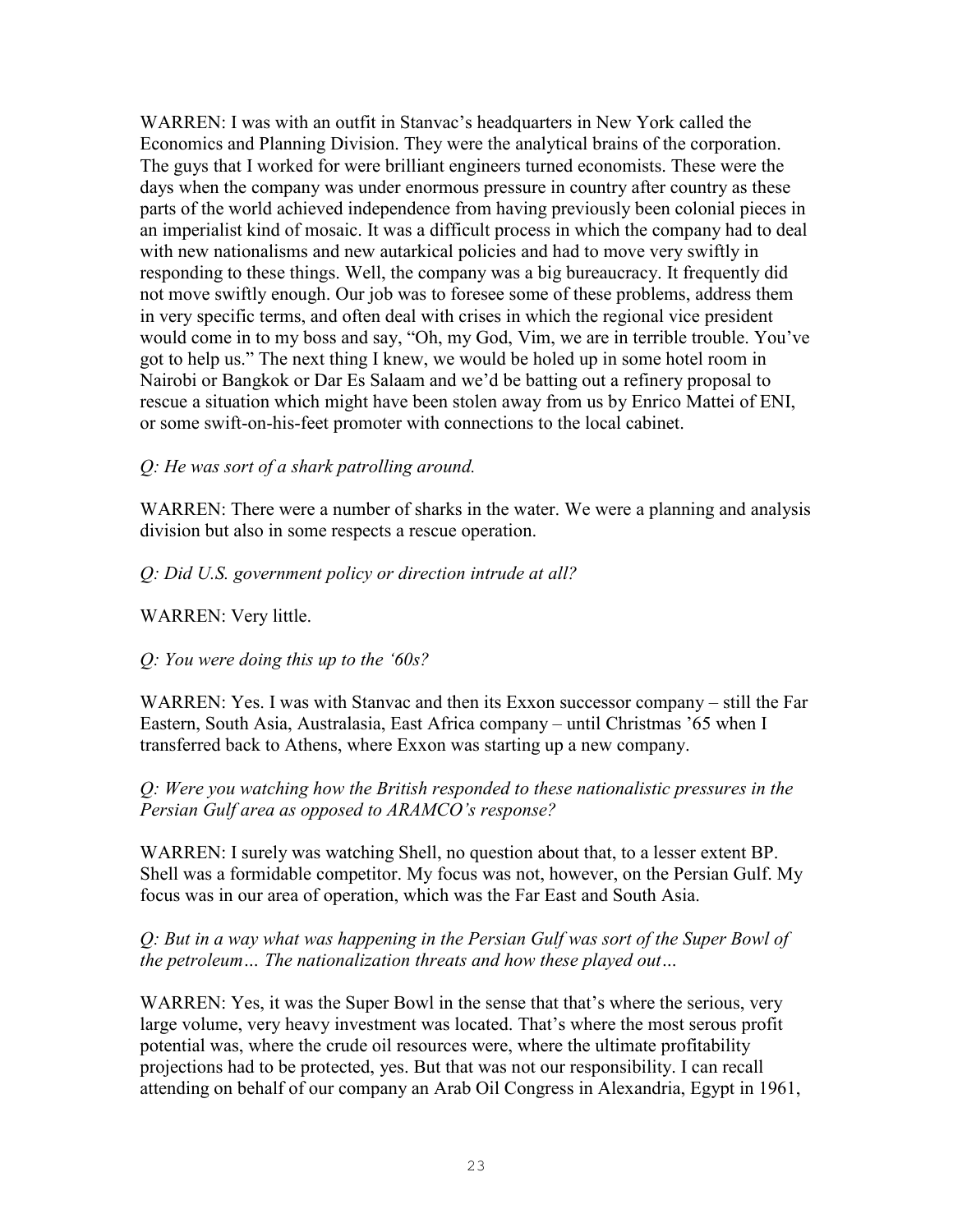but that was really as an observer and particularly an observer with some background by that time in the games played with Soviet oil in Asia.

# *Q: The main source would be Indonesia, wouldn't it?*

WARREN: Indonesia had been the main source for Asian markets, the main source of crude oil and the products refined there in Sumatra. But the demand increased so rapidly that the availability of crude and product from Sumatra slipped more and more and more and the proportion of crude and product drawn from the Persian Gulf became larger and larger. So, Ras Tanura became more important to us than Palembang in Sumatra.

# *Q: What were the challenges and problems of the area you were involved in?*

WARREN: There is no question, the biggest challenge was that here were one country after another having recently achieved independence looking to modernize themselves, seeing oil refineries as a symbol of modernity, seeing the substitution of crude oil imports for product imports as a balance of payments strengthening device, and who wished to incorporate both those economic gains and those development gains and those prestige and modernity gains in the form of a refining enterprise on their territory. This is what every country in the area wanted, whether it was Thailand or Ceylon or India or Malaysia, Tanganyika or the Philippines, even South Vietnam.

# *Q: It was the equivalent to steel mills.*

# WARREN: Absolutely.

# *Q: These are the white elephants that have gone up all over the place.*

WARREN: Everybody wanted his refinery. Every time they hinted to the company, the ministers concerned, that that was what they wanted, the company would kind of edge away from the subject because they knew that if they built an oil refinery in country X in Southeast Asia – say, Port Dixon in Malaysia – this would back down refining capacity which existed in Ras Tanura. Why would one poison one's own well? Why would one inflict this kind of penalty on oneself?

# *Q: Ras al-Noor was the principal oil refinery in the Persian Gulf in Saudi Arabia.*

WARREN: So, the conservative bureaucracy of the company and its two parent companies would look with disfavor upon projects which simply duplicated capacity which already existed. What they neglected in this was the realization that if they didn't do it to themselves, somebody else would! Indeed, that is exactly what happened in country after country.

# *Q: How would this play out? You were sitting in Thailand and you don't need a refinery. Who would come in and build a refinery?*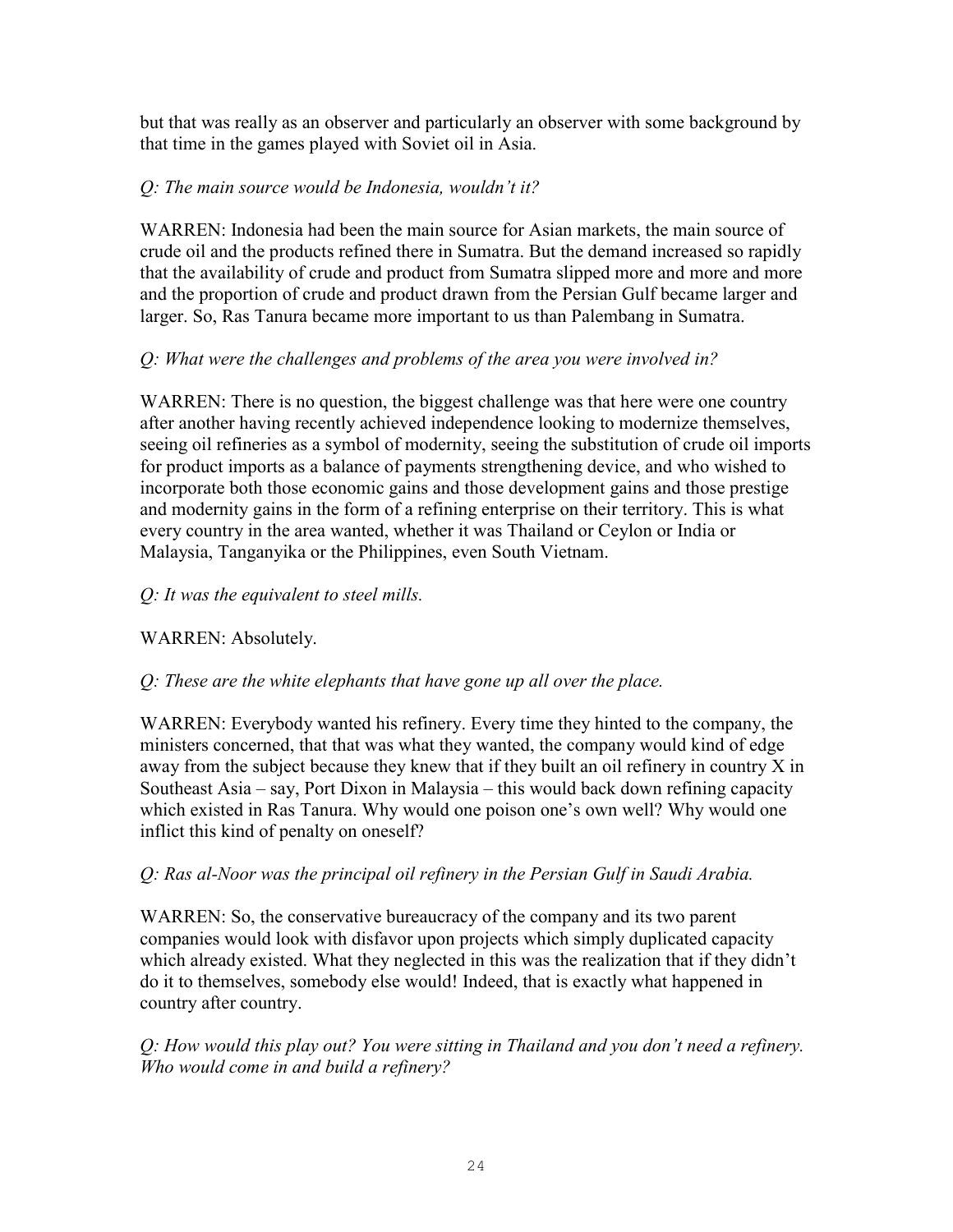WARREN: It could be Philips that had become a participant in AIOC, the Iranian consortium that was put in place after the collapse of Mossadegh. It could have been Indiana, who was similarly placed. It could have been one of the new participants in the Trucial States discoveries. It could have been Enrico Mattei, the Italian combine, who wanted to punch the seven sisters in the eye in any event.

## *Q: Would these be the major leaders? Would it make sense for another outfit but not for the big ones?*

WARREN: The big ones had a particular problem. Roughly speaking, the market would have been characterized in approximately these percentage terms. I'm speaking as a generalization for all of Asia, Australia, New Zealand, up in Japan, etc. Shell probably had 40% of the market. We probably had 25% of the market, maybe 30%. Caltex would have come in and filled up half of the balance and maybe there were one or two others who would be tailing along in single digit figures. If you looked at the size of the total petroleum market in any one of these countries and multiplied it by your share of that market, you would have come up with a market demand which was not big enough to justify a refinery. That meant that in more cases than not, what you had to have was an *industry* size refinery, a refinery big enough to supply Shell and Stanvac and Caltex and anybody else who was established there. That meant that they had to come down here to Washington and get a letter of approval saying that this was not in restraint of trade, that one was creating an industry facility whose output would be available to the competitive forces that were played out in the marketplace itself. So, you first of all had the complication of an industry refinery. You had to get approval from Washington. Then you'd have to get Shell on board. Chances are they had been pushing us. They were usually shrewder politically than we were and were well ahead of us, so it usually was not a question about pushing Shell; it was a question of their pulling us. Then you'd be off to the races with a refinery proposal. I can recall that we raced into a little country in Southeast Asia called South Vietnam. I was involved in the negotiations with the government in Saigon in 1960. It was just when the whole situation under Diem was turning rotten. You could feel the dry rot in the city itself. It was in the days of the Dragon Lady and the Diem family. But we were negotiating with a handful of brilliant, French trained senior civil servants. Vu Van Thy was an example. Terrific and tough. These were the days when crude oil was in serious surplus and was discounted everywhere. They read the newspapers, these guys, and they weren't about to let us get away with some colonial contract.

# *Q: Did you find that the American firms for the most part were a little ahead of the game of Shell or ones that had the old imperial contracts, a little more forthcoming?*

WARREN: I'd like to say that we were ahead of Shell, but I don't think I could. I found Shell both my toughest and my shrewdest competitor. In terms of vision as to what was going on in country after country, in terms of translating that vision into strategy, into personnel policy, into general comportment, they were bloody good. They read classics at Oxford, the general managers.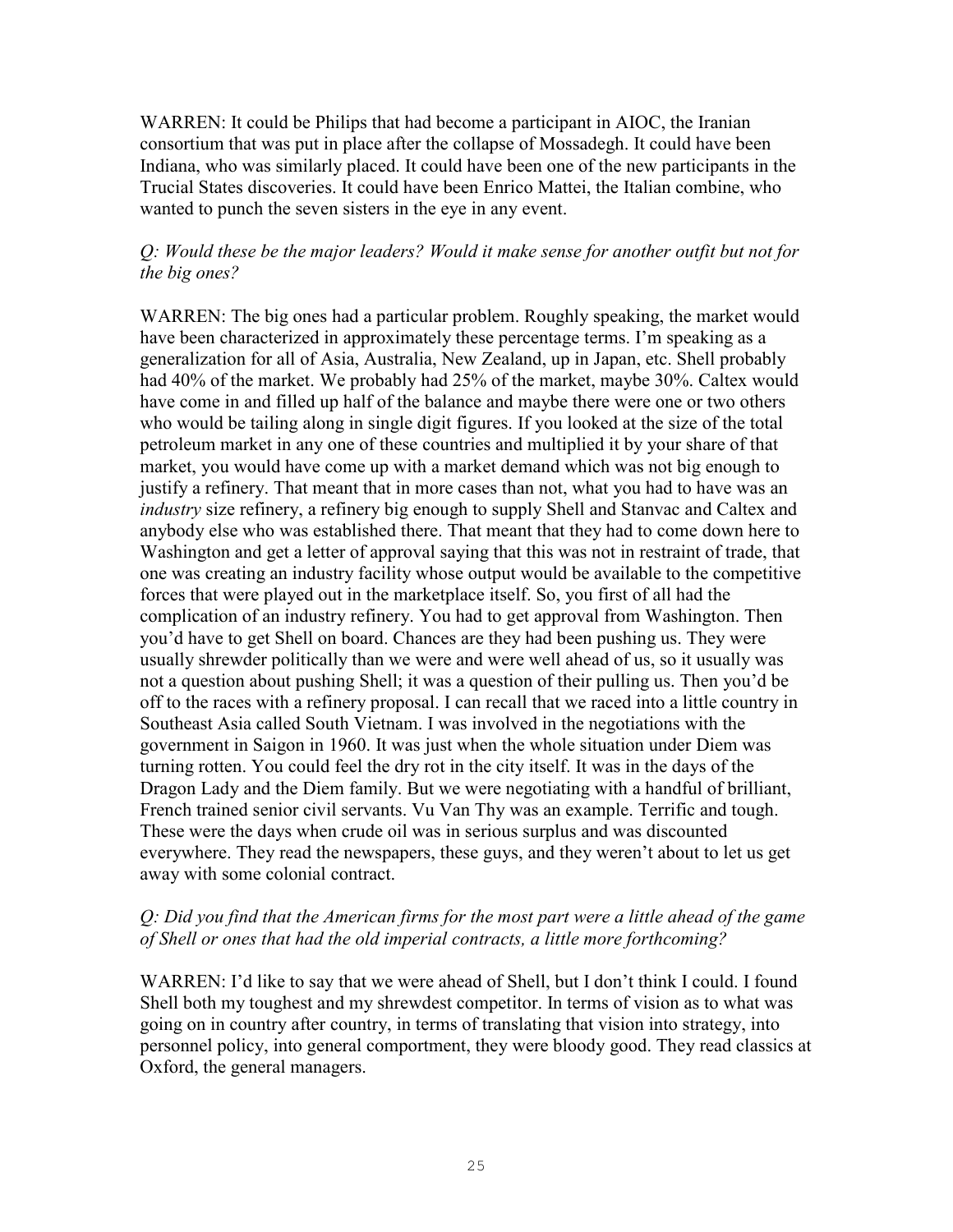# *Q: How did you find working within the oil business? What was your impression of American oil management?*

WARREN: Apart from this blindspot which I alluded to, their stubborn antagonist toward coming up with timely solutions to the new and powerful economic nationalism of these formerly colonial countries, apart from that, they were good. They were well-informed, very sharp with their arithmetic, and they comported themselves well.

# *Q: Was there a strong degree of risk analysis?*

WARREN: That was very much a part of it. For example, for us to persuade the Standard Oil Company of New Jersey to invest in an oil refinery in 1960 in Southeast Asia was tough.

# *Q: Why would you want to?*

WARREN: To protect our market. If an outsider came in and built an industry sized refinery, we'd be drawing our product for our service stations from Philips or Indiana or Enrico Mattei.

# *Q: You stayed with this analysis unit? It sounds fascinating.*

WARREN: It was fascinating and we were in a period of great change in that part of the world and we had to keep up with that change and be ahead of that change. I could tell you some anecdotes.

One day, my boss came into my office with a long face carrying some huge document under his arm. He said, "Jim, what are you working on that's very urgent?" I said, "I'm not on anything super urgent." He said, "Good, you're going to Japan the day after tomorrow." I said, "What's going on?" He said, "We are dead in the water. I know Japan. I grew up in Japan as a missionary child. I know the Japanese. Our parent company, the Standard Oil Company of New Jersey, has an economic and planning department which has just produced this document which proves conclusively that the structural problems of Japan are so great that the economy is not going to expand at a rate of higher than ½ of one percent per annum for the next 20 years." This was 1958. He said, "Jim, you've got to go out there and prove that they're wrong." I did.

# *Q: What would have led them to this?*

WARREN: Their view had fastened on the problems that did exist in Japan. They didn't know the essence of the place as my boss did. So, they did this two dimensional analysis and they came to a very pessimistic conclusion. This was 1958. Japan hadn't taken off quite yet.

# *Q: No. The Korean War had given it quite a jolt.*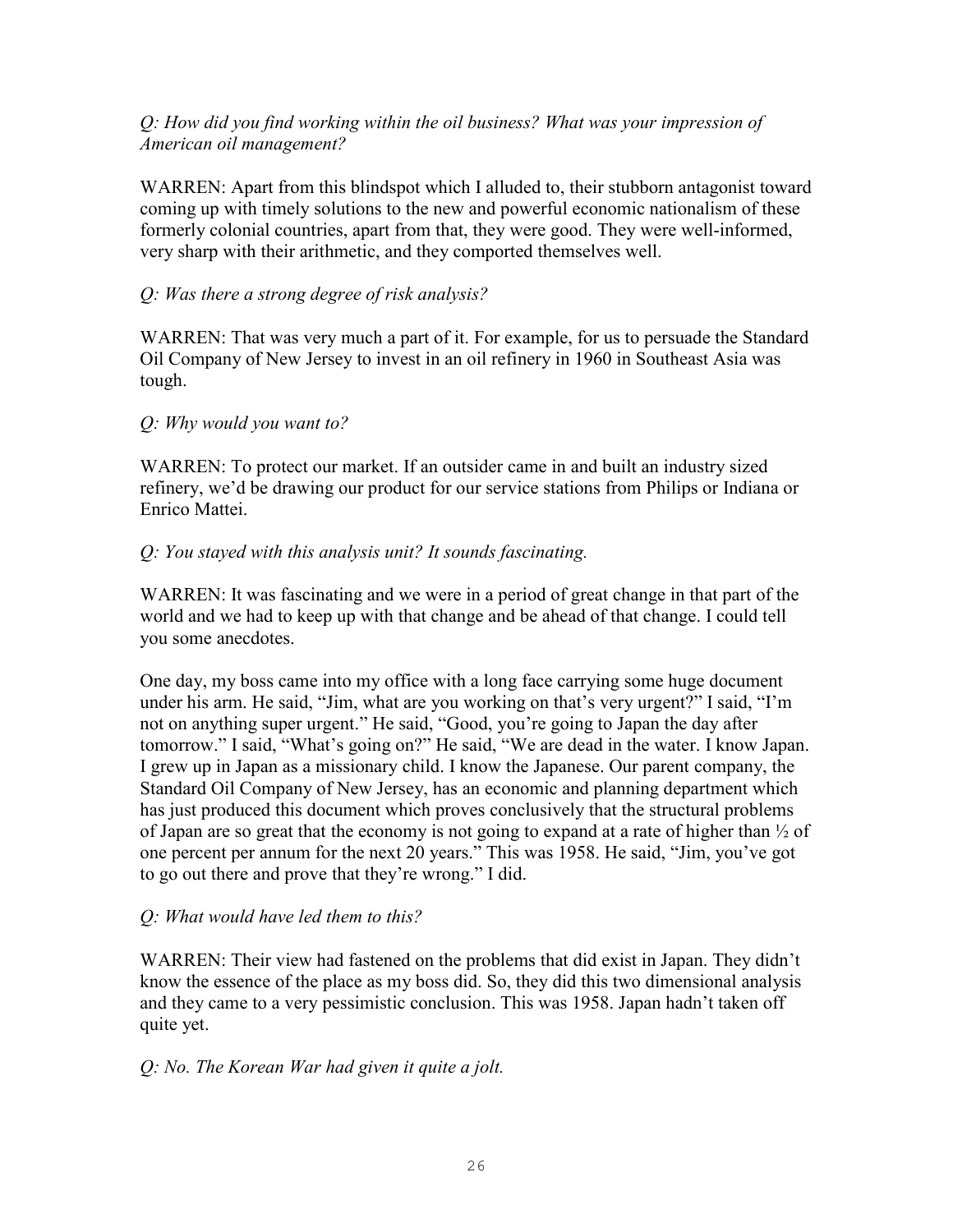WARREN: Absolutely. The Korean War was the basis on which they rebuilt their whole platform. I was there for three months.

## *Q: In a way, you're talking about a hidden structure, how things worked.*

WARREN: You'd try to smoke things out. One of the things that you'd do in a circumstance like that is, you're trying to plot economic growth, the impact that it has on demand for energy, and you're trying to plot the components of that energy stream. One of them is coal, a very big item in the competition for under the boiler fuels. If you cant sell enough fuel oil, you then have to change your refining design to crack that stuff into the lighter fractions. It affects your design, investment pattern, etc. So, we had to find out what was going to really be the future of coal in Japan. I'd look for the source of t heir coal mine financing. With my assistant, whom I recruited and brought into the company at that time, a brilliant young economist, we laid on a lunch in one of the fanciest geisha houses on the banks of the Sumeda River. We took out to lunch the banker in the Japan Development Bank who was the principal guy lending the money to the coal mine. I guess we spent five hours and found out a lot. We made our forecast for coal. But the other thing is that, when I went out there, I went out with a couple of things. One was my boss' very clear sense of the nature of the Japanese, this tremendously hardworking nation of people. The other was that there I was, sitting on the edge of a volcano that was about to erupt. You could feel it. Economists don't know anything, but if they've got some sense of the third dimension, they can do a lot. Don't ask me to comment on Mr. Bush's energy program.

*Q: Alright. Two other elements. India, where they suffered from London School of Economics disease and when everything has to be produced at home [autarchy]. Here is a huge market. Could you deal with that?* 

WARREN: We did. India was one of the most difficult and most unpleasant markets to deal with. The Indian government was a nasty outfit to work with. I don't think I'm saying anything different from that stated by the World Bank. The World Bank has done some studies that would tell you that the slowest rate of economic project development approval is that manifested in India.

# *Q: Too much bureaucracy…*

WARREN: Yes. Trying to get 101 cents on the dollar and trying to one up in endless bureaucratic hurdles from a starting point which is essentially anti-colonial, antiimperialist, anti-free market, intensely touchy and defensive, and kind of fundamentally socialist.

*Q: I put my finger on the London School of Economics, with the Fabian socialists. It seems that they have been more of a pernicious influence than Marxism has throughout the ex-colonial world. The British, and to some extent the French, have themselves to blame for that.*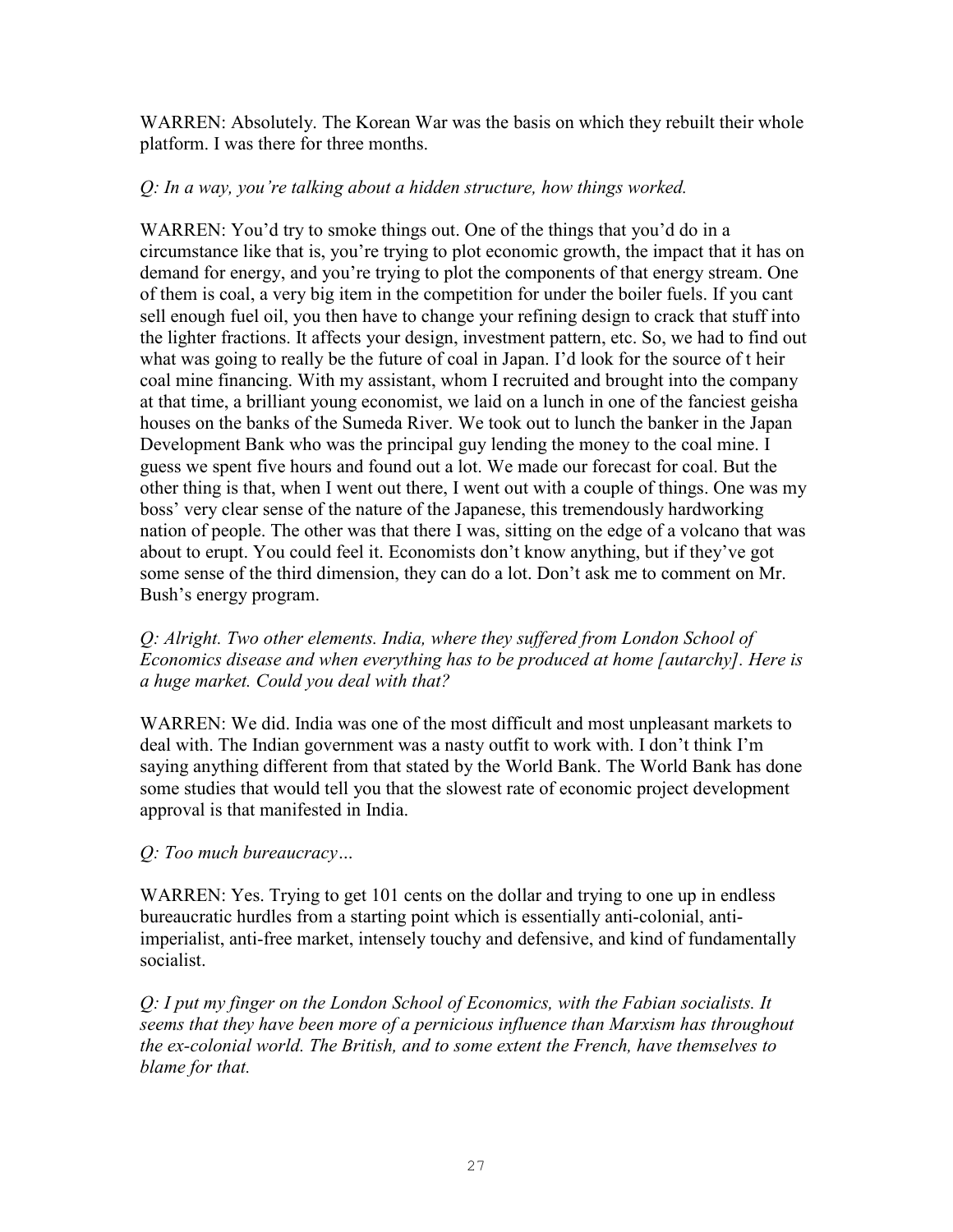#### WARREN: Right.

*Q: How about corruption? This was before we had the Corrupt Practices Act. An awful*  lot of people were out there running governments where they were trying to skim off *everything they can. I would have thought that as soon as an oil company would come by, they would have a tailor enlarge their pockets.* 

WARREN: Corruption is very much in the eye of the beholder. It is very difficult to pin down how much does it really exist, to what extent is it absolutely necessary as a grease to move the wheel? I would say that in the oil business, by and large, it was petty corruption that assisted one in this and that, in terms of licensing for a service station or finding out a little bit about what one's competitor was doing. I could buy copies of a competitor's crude oil declarations to the custom's authority in Manila and things like that. But in places like Bangkok, where corruption was just out of sight, you find the oil companies rather retreating from the scene and other entrepreneurs getting in there.

# *Q: Did you run across five percenters, deal makers?*

WARREN: In the competition for these refineries that I was speaking of, not infrequently, the impetus would be a guy who had no particular affiliation with any oilcompany.

These guys would kind of smell out a situation in which a government minister or indeed a whole cabinet would want a refinery. Where the major oil companies had been very slow to pick up and do something about that. He would be a five percenter and he would contact some crude oil supplier and see what he could do on his own, expecting to lay out very substantial sums in terms of commissions and bribes to people that he knew in the government and at the same time get some kind of advance from the prospective crude oil supplier. I think that in the majors, that kind of thing was too visible. A greenhouse. I think they couldn't afford it.

*Q: How did you find the Italians and the French? They were real opportunists. Did you have to worry about them nipping at your heel?* 

WARREN: Absolutely. CFE would turn up in a market where they had never been represented promoting a refinery project. ENI would be the same. Philips. Indiana.

*Q: But could they produce? You can be clever as all hell, but at a certain point, you've got to produce a refinery and have the right lines going into and out of the refinery.* 

WARREN: Yes. And it's got to be properly engineered and be safe.

*Q: And you've got to have customers.*

WARREN: You didn't need to have customers the way they saw these things. Let's take Vietnam as a rather extreme example. You have a market of perhaps 30,000 barrels a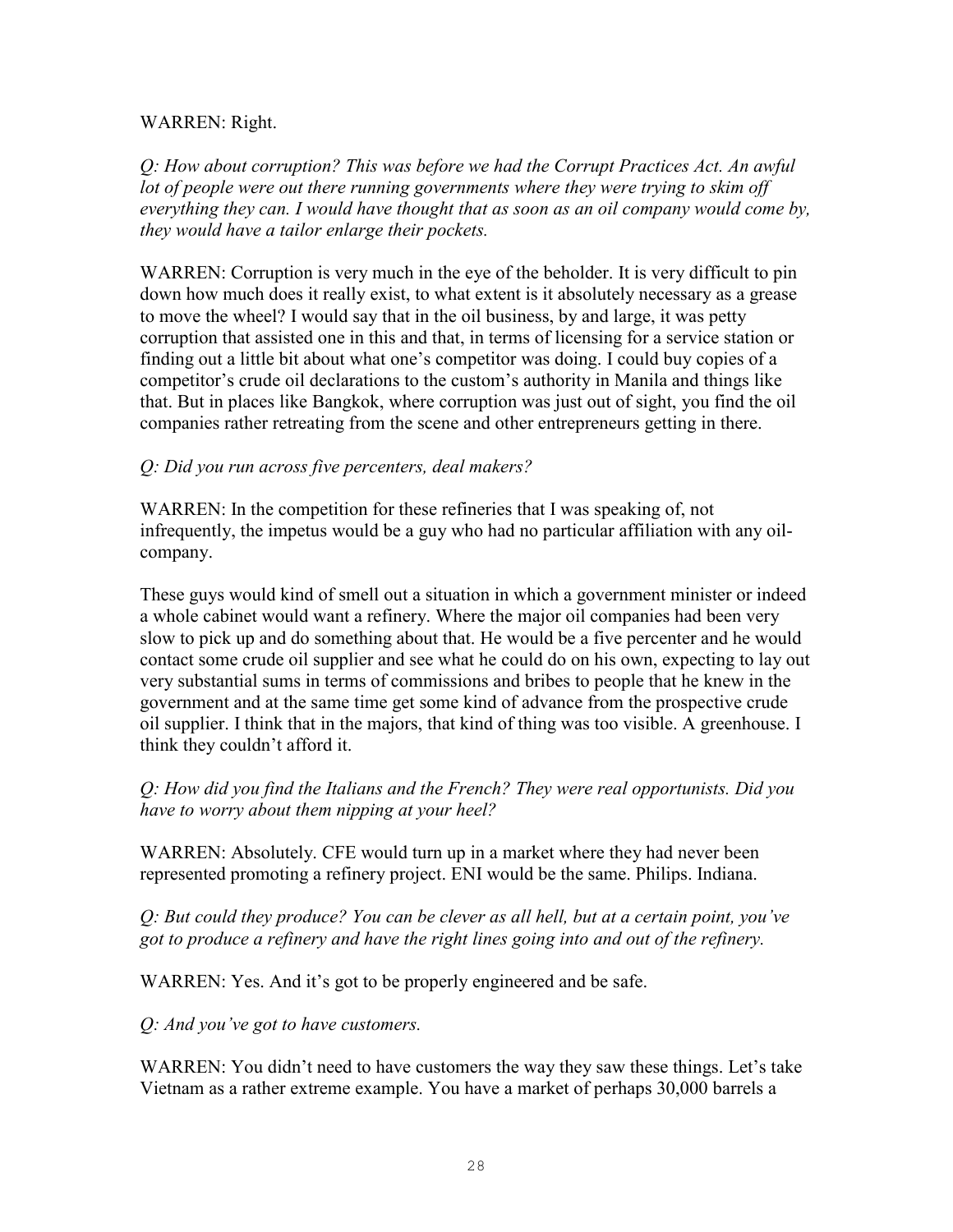day, just barely big enough to build a refinery. Stanvac would have maybe 30% of that and Caltex 10%, and the balance would be Shell. When I say those were the percentages, those were the approximations of the participation in the market by those three companies in service station products, in industrial products, in aviation fuel… All these products were imported to these company's ocean terminals. If Standard Oil company of Indiana had come in there, they would have built an industry sized refinery and the government would have said to Stanvac, Shell, and Caltex, "You no longer import your products. You buy them from the refinery." That's what we were afraid of. More often than not, we had to come in at the  $11<sup>th</sup>$  hour because the company had been slow in realizing how powerful was this kind of threat.

## *Q: You moved from this fascinating job to work in Greece?*

WARREN: I was in Manila. I had gone out to set up in Manila an economics and planning unit for the refinery and the marketing company. In December 1965, after having been there almost three years, I was transferred to Athens to join this new company which had just been started called Esso-Pappas.

You were talking about Japan and the function of the Korean War in Japan. While I was in Manila, it was very clear to me what was about to happen across the water in Vietnam. I was very well connected at that time with what you would call Manila's economic intelligentsia, economic planning agency guys, the central bank people, the university, principal bankers. I was very well connected with them. Indeed, I even published an article or two in the Philippine Economic Journal at the time. I talked myself blue in the face about the opportunity that the Philippines had and the need to do something to be the warehouse and spare parts and R&R and logistical backup spot for what was coming in Vietnam. I got absolutely nowhere. They couldn't see what I was talking about. I kept saying, "look at the experience of Japan". Got absolutely nowhere. The Philippines wasn't even in Asia then. It really wasn't. It was much closer to Florida or Connecticut than Asia. There was no realization of what was going on.

## *Q: When you went to Athens, was this a regular assignment? Did you expect to stay there long?*

WARREN: I rather expected to stay there a good length of time. I went there in part because I had been in Greece a full decade before and had been there for four years. So, I went back to Athens knowing something about the country and what it meant. This time, it was in a very different capacity.

*Q: Was this '65?*

WARREN: Yes, Christmas.

*Q: You were there how long?*

WARREN: Until Christmas '74.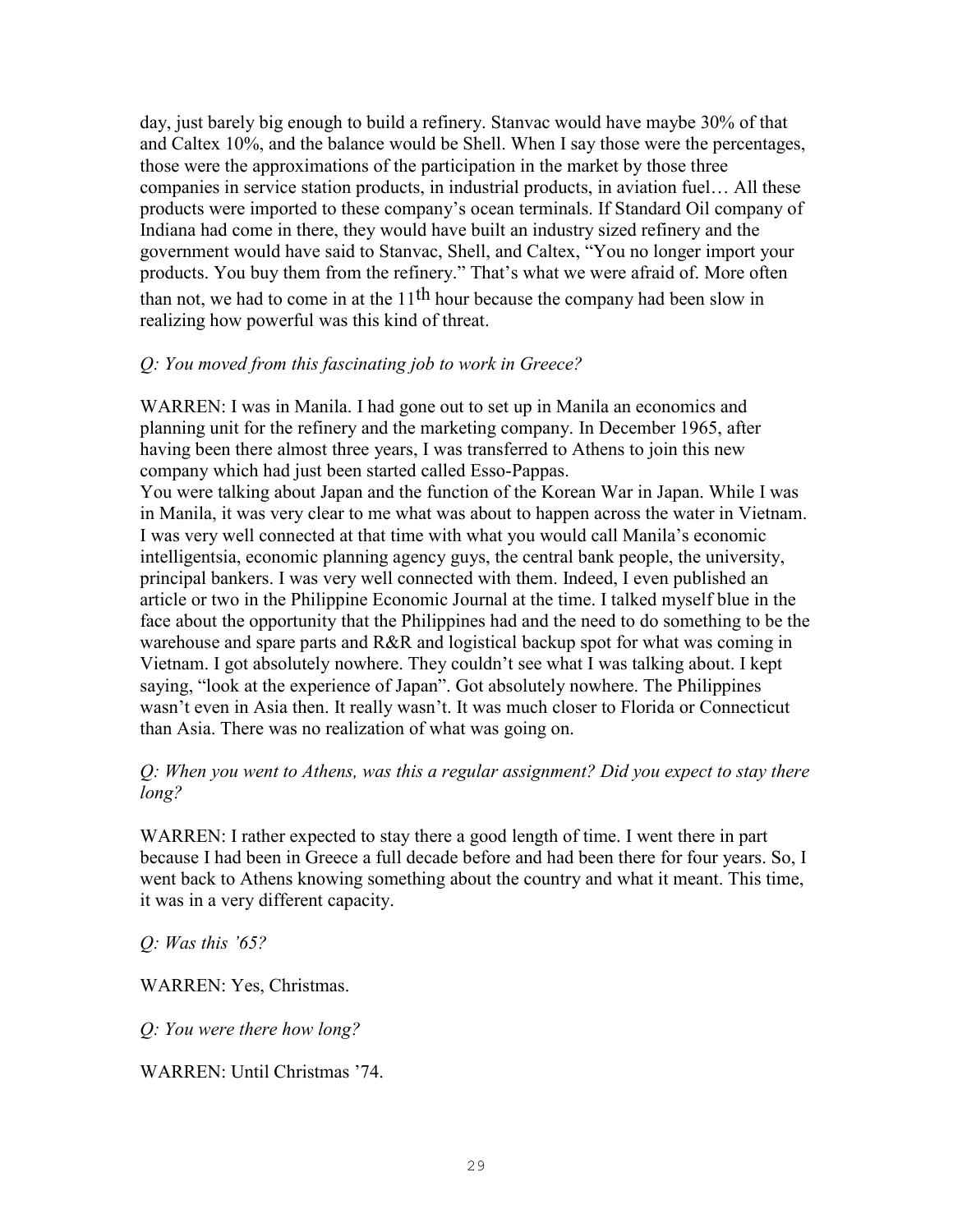*Q: What was the situation as you saw it from a businessman's point of view when you got there?*

WARREN: It was a hot new market. There was a booming economy. It was a fevered atmosphere politically, but I don't think that slowed anybody down in terms of developing these projects and making investments and making new plans. Fevered politically and a very hot little corner in terms of economic growth prospects.

## *Q: What was your role with Esso-Papas?*

WARREN: I came in as an economic and planning walla and rather quickly became assistant manager of the marketing enterprise called Esso Standard Elas. Then in '68, I became General Manager of that.

## *Q: It was named after Esso Papas' brothers?*

WARREN: Greece was Shell and Mobil country. BP had a modest role. Fina, the Belgian company, had a smaller role. Caltex was awfully small. Basically, Shell and Mobil country. Standard Oil of New Jersey (ESSO) had for years been trying to get into Greece. Never could. Never could develop the government relations that were essential to the issuance of the permits that were required. Finally, it succeeded in finding a way. One of the directors of Standard Oil of New Jersey, whose name was Bill Stott, turned out to have an old friend in Boston named Tom Pappas, a Greek-American, who was on the Republican side of the ledger. His brother, the judge, John Pappas was the Democrat. They covered both sides of the street. Tom was a charming and tough and unscrupulous entrepreneur in the Boston area. He had become friends with Bill Stott, who said, "You're going to get us into Greece" and he did. They made a deal with the Karamanlis government. The principal negotiator on the deal from the government side was Papaligouras, Minister of Coordination. But the government did not just roll over and play dead. They said, "If you want to come in here, you've got to build an oil refinery and a chemical plant and a fertilizer plant, etc., and they've got to be in Salonika." That was Karamanlis speaking.

#### *Q: His strength was up in…*

WARREN: He came from Serres. That's where his heart was. So, they said, "You're going to build an industry sized refinery and supply all of the marketers who come to you asking for product. And you're going to do it in Salonika." That was the deal. Along with the refining company, however, there was the associated marketing company and the chemical company. Tom Pappas was the *meson*, the inside fixer. Meanwhile, he had equity interest in this new enterprise called Esso Pappas. He was in due course bought out of that by the Standard il Company of New Jersey. He had a parallel interest in shipping and in tomato paste plants and other things, such as Coca Cola. It was a hell of a difficult matter, this partnership between a huge corporation with policies and procedures and calendars of regular reviews, the whole thing. Somebody would come in and say, "You've got to pay these bills," and he'd tear the bill in half, put half of the bill in the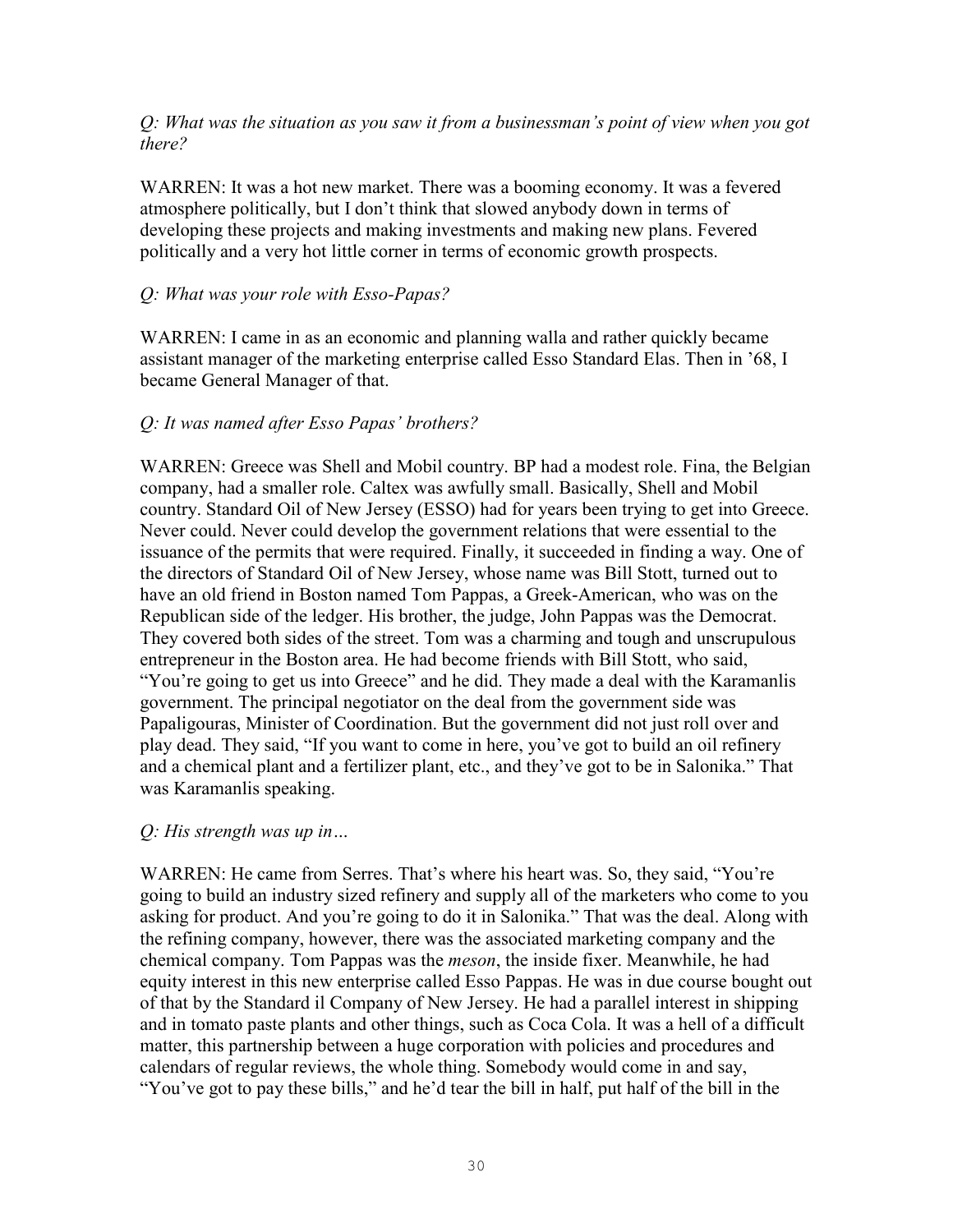bottom drawer, and tell his accountant to pay half of the bill. So, here was Exxon, this gigantic enterprise, married as it were with this single individual. It was not easy. A lot of people have made their careers in Exxon subsequently denouncing this deal.

# *Q: How did you survive in this?*

WARREN: Happily, I got along well with Tom, who was a difficult person. You often didn't know whether he was pushing or pulling you. Of course, he acquired a terrible name during the period of the junta.

# *Q: The colonels took over on April 21, 1967.*

WARREN: On April 21, Tom had not a clue as to who was in the junta. By April 28, he was on a first name basis with them. People would come into his office and say, "Tom, what's this I hear about you being associated with the CIA?" He would say, "Son, there are a lot of things in this world that one is simply not allowed to talk about." Off they'd go, utterly convinced. To this day, you will find that most historians and commentators and writers presumably of some astuteness refer to Tom as being in bed with the junta citing all the "benefits" that they granted to him. They granted me no benefits. Period.

# *Q: He was playing the political card quite heavily in the United States.*

WARREN: Yes. He was the Republican part of the brotherhood. I dare say that the reports that he secured junta money which came across the Atlantic and was invested in the Nixon political campaign. Those reports are perhaps based in fact.

*Q: He was involved with the Committee to Reelect the President, which is known as CRP. This was the '72 election. I was consul general there. I was told to deliver a subpoena to Tom Papas. There was an investigation. I talked to our ambassador, Henry Tasca, who said, "Oh, God." Then he arranged it so I went over to the Hilton Hotel. He had a suite there. I handed him this, smiled, and shook hands. I backed out of the room and left it at that.* 

WARREN: Tom was a difficult person, he really was.

*Q: Was he just difficult to deal with or was he interfering? Sometimes the interference is the worst part if you're trying to run a business.* 

WARREN: Happily, I had very little, though some, interference from him, but not very much. Other parts of the business had a much more difficult time. In most of those years Exxon on had already bought him out of the oil business side of the operation, he still had offices two floors up above me. But he didn't come and pester me and insist on things in my area that I would have had to reject.

*Q: I would have thought you would have had problems dealing with the group that is known as the shipowners, which is within its own organization. Did they intrude at all?*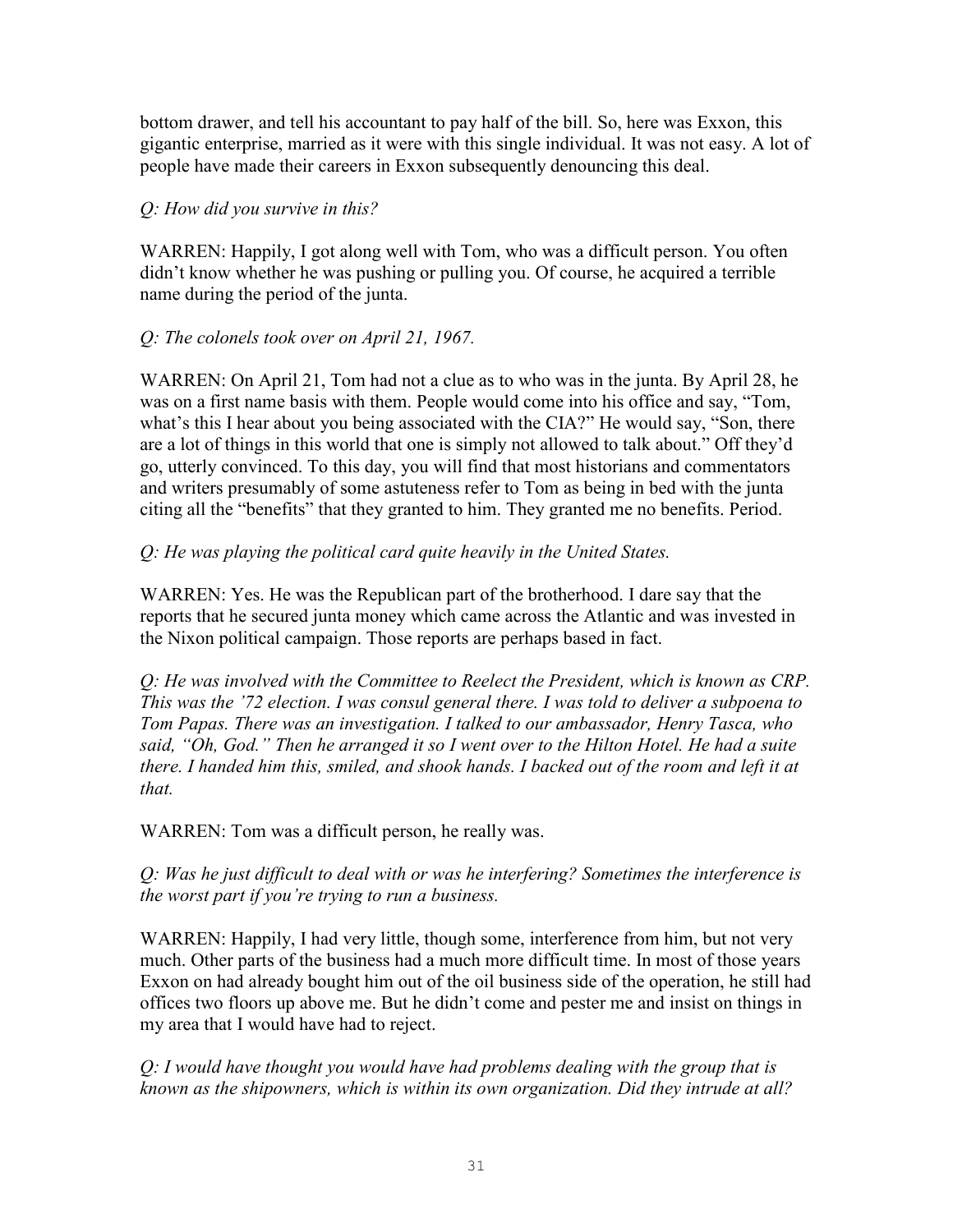WARREN: The Greek shipowners are a very special part of the Greek economy. They're just not really a part of the Greek economy. We solicited Greek shipowners' on a worldwide basis, but the deliveries might have been in Dar Es Salaam or Singapore or Buenos Aires or almost anywhere. We might have had to go to a Greek judge to get a ruling fox impoundment on some bill that had been refused in Montevideo or something like that. That Greek shipowning community loved to exhibit their wealth and presumed power in the Athens-Piraeus community, but they were not really a part of the Greek economy. They were offshore.

## *Q: A lot of the ships ended up with Liberian or Panamanian flags.*

WARREN: They were under all kinds of different flags. The Greek government periodically would make the mistake of imposing upon them various nationalistic laws, which did absolutely no good at all because the shippowners could easily slip the noose as they conducted a genuinely international trade.

*Q: This brings a case to mind. I learned a great lesson in the time I was in Greece. You think of a military government being an effective government. I think the colonels was the most ineffective government I've ever run across. They'd keep making decrees and they didn't have the balancing of a legislature saying, "Hey, if you do this, such and such will happen." So, Papakos, who was Vice Prime Minister or something, would say that every foreigner had to pay a yacht tax" which had been in existence since the '20s but had never been enforced. He said, "Here, we'll just announce that everyone has to do it." Well, all the yachtmen went off to Turkey. Screw you. There were other things. How did you find operating in that atmosphere?* 

WARREN: They were a disaster. They were dumb cops, that's all. They weren't much worse than dumb cops. They certainly weren't any better. Again, if anecdotal material is useful to you…

Three incidents involving the junta in my operation. The first came six weeks after the coup d'etat. The colonels came to power April 21, 1967. In about the second week of June, maybe the first week, the Arab-Israeli War broke out. The new government in Greece was very nervous, having just consolidated power. All of a sudden, there is a hell of a conflict just across the water. So, they were twice as nervous. Exactly at that moment when my crew at the Athens airport was working 24 hours a day getting ready some new installations, I got a telephone call at 4:00 am from my aviation manager. He said, "Boss, we're in serious trouble. All of my men at the airport are in jail. They are being accused of treason and sabotage and they're up against the wall. They may well be shot." I said, "What the hell is going on?" He said, "An hour and a half ago, a bulldozer that was working on our excavations to put in the new tanks at the airport went through the central communications cable at the Athens airport." I said, "Dimitri, meet me at the office of our principal engineer downtown at 7:00." I went down and there was my aviation manager and the chief engineer. I said, "Get me all the permit documents." In Greece, you have to have a permit to do anything. The permit process is very elaborate and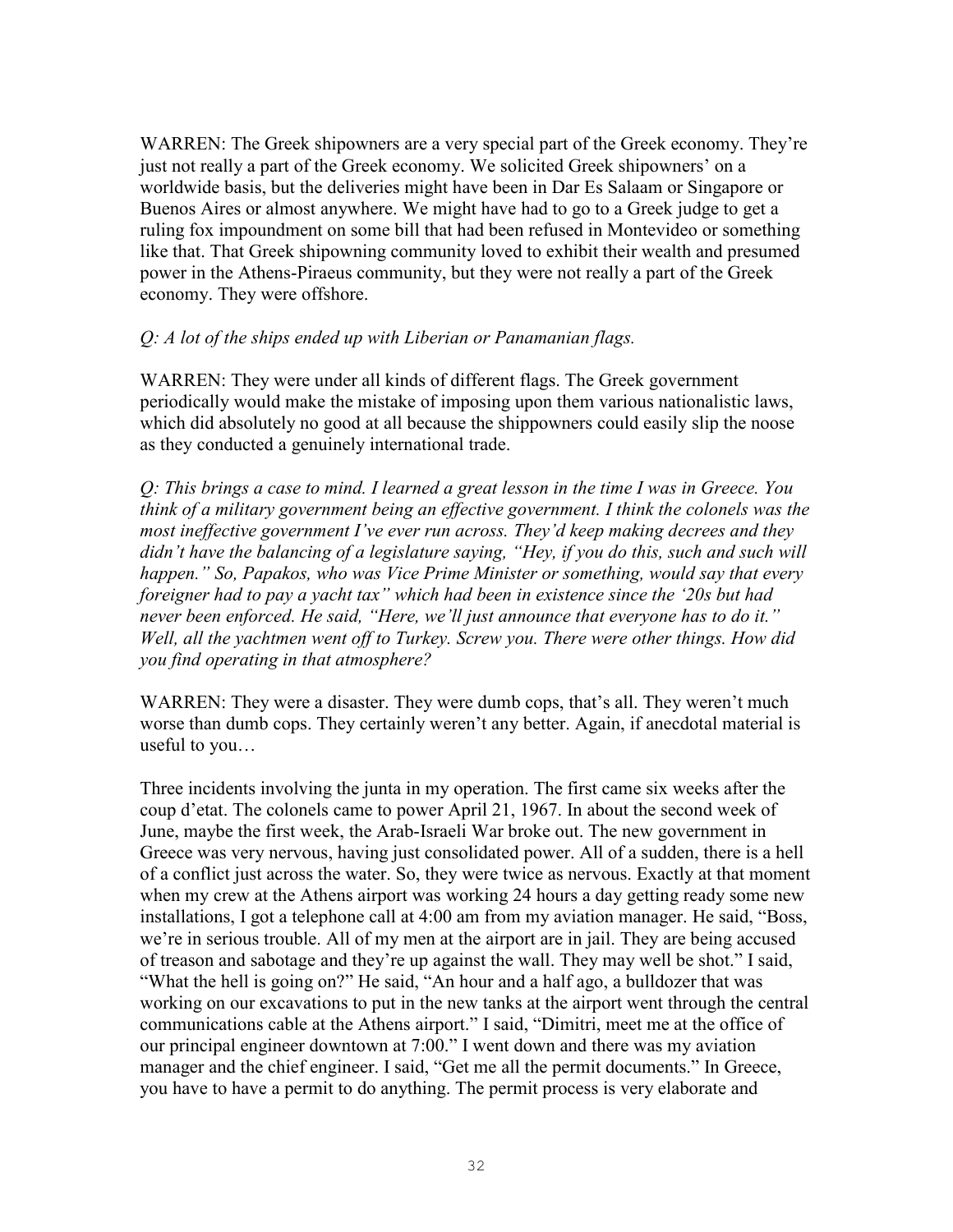complicated. You can be sure that everything is there. We were looking and looking and finally found the documents, the topographical map with all the permits and signatures and stamps, etc. I saw what I was after. I grabbed that and put it in a cardboard tube and jumped in my car and roared out to the airport to the office of Major Farmakoris, who was the new commandant of the Athens airport. He was not a member of the inside circle of the junta, but he was not far from the outer edge of that circle because you don't put somebody in charge of the Athens airport who does not have your confidence. He kept me waiting for an hour and a half. He knew who was out there, the general manager of Esso-Standard. Finally, I was admitted to his office. There he was, at his desk at the end of the room. He continued to go over his papers. Finally, he looked up and saw me and pressed his mad angry button and jumped up out of his chair and started to scream at me, "Sabotage! Treason! Esso is a company filled with communists!" He goes on further. I could only let him run his course. Finally, he finished his little theatrical performance. I said, "Excuse me, Mr. Director General, but is this your signature?" I handed him the documents. It was. He went white, threw me out of the office, released my men, and forever after was my enemy. That was my introduction to the junta.

Another junta story: We had a guy who worked for me who did not have a desk. He was our fixer, our expediter. Every morning, he would appear in the office. He had a little mailbox. We'd tell him which were the priority permit applications to push. So, he would then go around to the Ministry of Communications and the Ministry of Public Works and the Ministry of Health. He'd make the rounds all day long. He'd come back and leave a report for each of these. His job was to push and pull. He was also the guy who would get me in and out of the country without having to have my car and house sealed, things like that. In the month of May, he didn't have anything to do. All the permit applications came back, acted on, in the mail. In the month of June, some of those applications came back and he had something to do to go push the others. In the month of July, none of them came back in the mail and he had to go push all of them. This is the civil service of Greece responding to the directions of the colonels. In July, a visitor came to my office in civilian clothes. My secretary brought him in and introduced him to me and gave me his card. It was Major So and So. He told me that he had been assigned to the Ministry of Commerce and that his particular competency, the area of responsibility, would be petroleum products and the distribution thereof. He wanted to meet me and introduce himself. Toward the end of the conversation, he said, "And, by the way, my nephew has a tank truck which is not under contract at this momen"t. It took from April 21st until mid-August and we were back to the old system.

One final anecdote. Because we held the contract of the U.S. Defense Department at the Athens airport, we were looked to by the Greek government to assist them when it came to the annual NATO exercises in August. Every year, we would ask the Hellenic Air Force what were the NATO plans for the exercises and we would be told, "Those are cosmic and you're not cosmic, so you cant have them." Then I would get a hold of Gus Frances, who was our NATO liaison officer at the time. I'd say, "Gus, it's time for you and me to have lunch." We would go and have lunch and I'd say, "Gus, you don't want the exercises to fail, do you?" "No" "You know, they represent probably a tenfold increase in the daily demand for jet fuel. This is interplane service, not just bulk delivery.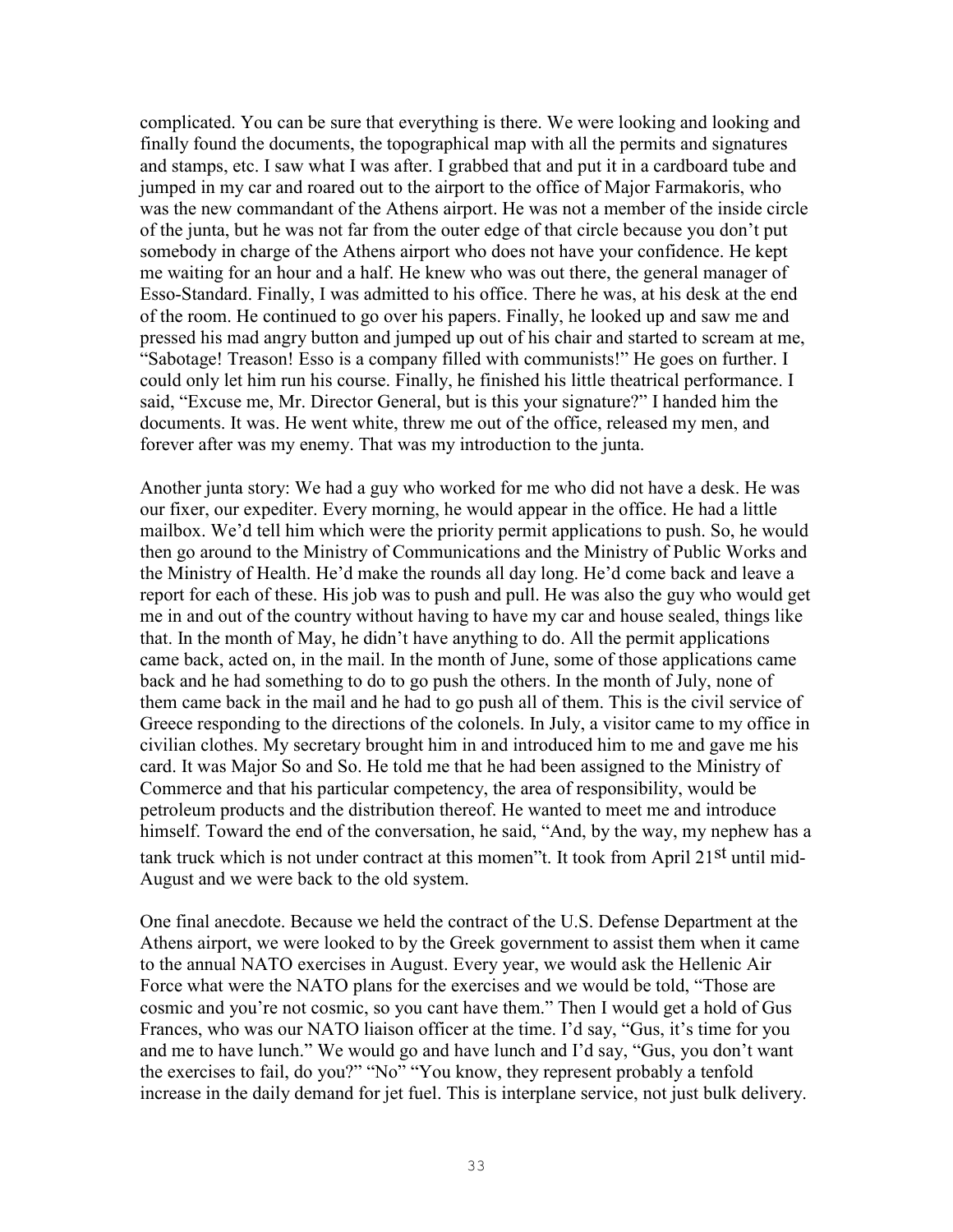So, we need to know something about the flight patterns." So out would come a napkin provided by whatever restaurant it was, and we would write down the necessary data for us to do our planning. Of course, we'd get all set up and go for it. This particular exercise was concentrated at Nika, the airport up in Salonika. It meant that we would have to borrow the Hellenic Air Force's tankage at the airport with their pumping facilities and put our product into their tanks, which we did. This was jet fuel. Then the Belgians and the English and French and everybody else's planes would come roaring in and we'd refuel them. Just at that moment, Congress in a fit of pique, cut off some element of the military aid to Greece because of the misbehavior of the colonels. I think it may have been military spare parts. Papadopoulos was so mad that he was going to fix those bastards, namely Washington and NATO. At the very last minute, at about two days before the NATO exercise was to start, an order came down from him to take away those tanks that were going to be used in the NATO exercise! He was going to sabotage the NATO exercise. What he didn't realize is that the guys working for me were Greek. When you tell a Greek, "Dimitri, I know this is impossible, but by Saturday night, we have to..." he rises to the occasion. He does the impossible. And we did. There were two or three examples of our dealings with the junta.

*Q: Did you feel the pressure from the U.S. through your home offices? The colonels, deservedly so, did not smell very good. Particularly having an autocratic regime in Greece of all places, where democracy came from, were you getting pressure from stockholders, the home office, saying you had to do something and make gestures?* 

WARREN: If there were any such pressures, they were choked off in Rockefeller Center. I never heard anything like that. I recall that on one of those occasions, in one of those junta years, we were under very powerful pressure from the junta itself to contribute something to a 150<sup>th</sup> anniversary of the 1821 revolution (Greece's War of Independence). There was to be a big junta push on all companies of any magnitude. Each company was supposed to do something in the name of this 150th anniversary. I got a hold of the advertising agency and we produced a phonograph record which was the readings in Greek from the works of General Makriyannis, an illiterate hero of the Greek revolution in 1921 who later learned Greek formally so that he could write his memoirs, which are absolutely wonderful. It's a kind of peasant poetry. It's read by Monos Katrakis, who was a terrific actor with a great voice and with a background of the most famous santouri player in Greece, Aristides Moskos. We produced this record and gave it away at our service stations. If you filled up your tank, you got a record of this 1821 thing.

#### *Q: Were there present political implications regarding the 150 year independence?*

#### WARREN: It was a terrific record.

#### *Q: You left there in '74. What did you do?*

WARREN: I left Exxon, resigned before my time and came back to the United States and went to work for the president of Bates College in Lewiston, Maine. I guess I was worn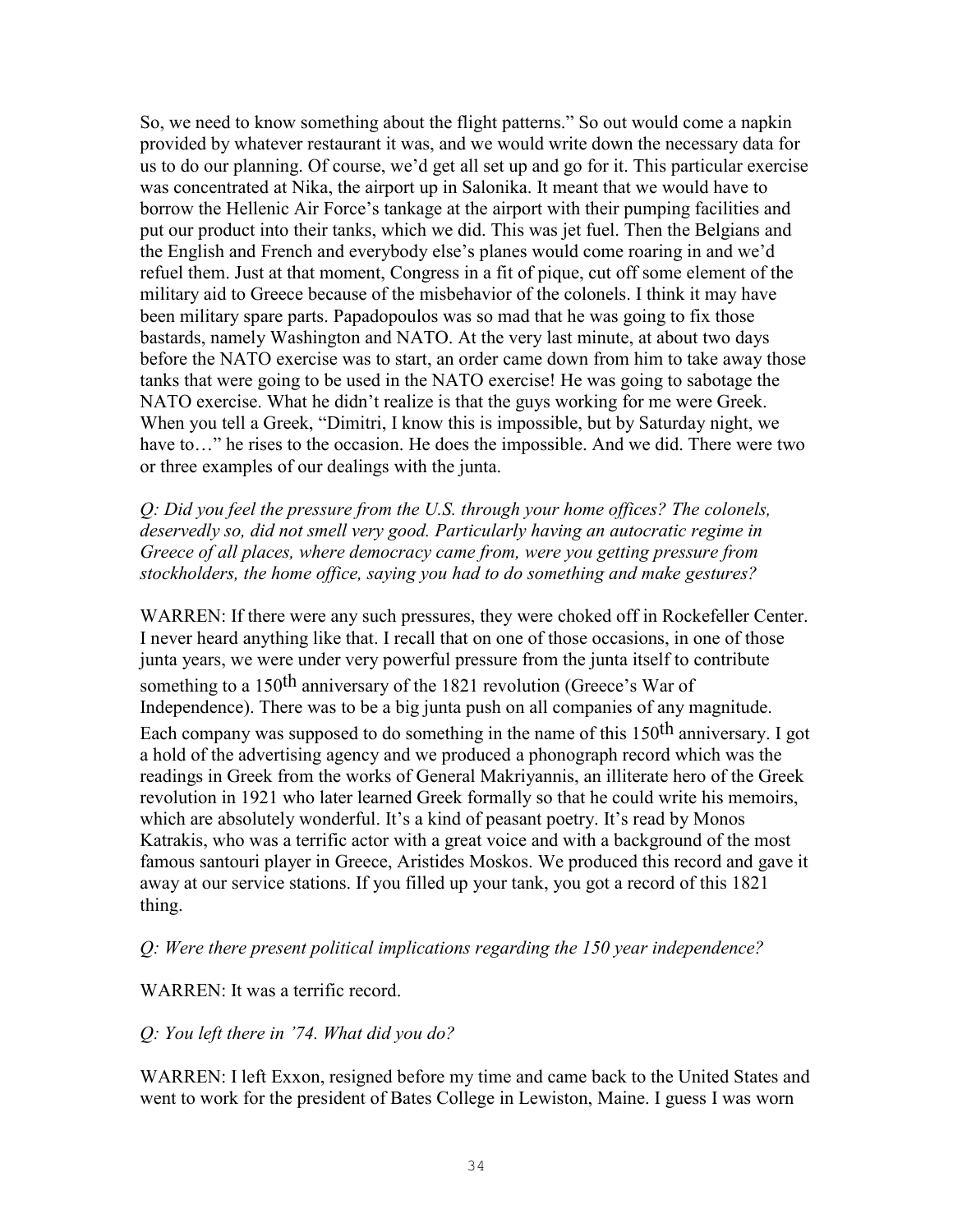out at that time. I had worked like hell for eight years.

*Q: That circuit you were on was pretty rough.*

WARREN: Greece was rough. We started out losing money. We were losing \$1 million a year when I became general manager. We had to work ourselves out of that. We eventually did, but it was six days a week, 10-12 hours a day, maybe a little more. I was just bloody well worn out.

# *Q: Did Bates remove you from the international circuit?*

# WARREN: Yes.

*Q: How was Bates? I went to Williams. Bates was part of the small Ivy League college circuit.* 

WARREN: Terrific school. I enjoyed Maine. I enjoyed the winters in Maine. The president was a brilliant guy who had a good, unorthodox sense of what the school needed, and turned it around. I was working very closely with him. After five or six years of that, I decided it was time to go back to New Jersey, where I had a big old property, and did some things with that.

*Q: This has been fascinating. It gives a different view. This is a foreign affairs oral history program and to capture the approach from not only the Marshall Plan but also of an oil company dealing with difficult problems.* 

WARREN: The Embassy in my experience in Athens in business played no role at all in my life. Tasca at one point made an effort to kind of reach out to the American business community. It was kind of phony. You cant do a couple of receptions and think that you're doing anything. I really had very little connection with the Embassy. My closest connect was through the American school. I was told that it was my corporate duty to go on the board. I said, "What do I have to do?" "You have to run for election." I said, "Come on, I'm busy. I cant run for election." "Don't worry about it." I did. It was a time when the Navy was engaged in this misbegotten called "home- porting," a disaster. The Defense Department's educational bureaucracy saw the Zumwalt home port project as their opening to destroy this vicious and rival called ACS [American Community School].

## *Q: An excellent school which also absorbed the American military kids. The military didn't like that.*

WARREN: They didn't like it. It was sour apples because it was the longest running and largest anomaly in their system. The members of the military community would come to me. I was president of the board. They'd say, "Mr. Warren, our boss out at Hellenikon has told us that we've got to vote against you next week, but we want to tell you that we hope that ACS maintains its independence. Our kids have had the best education